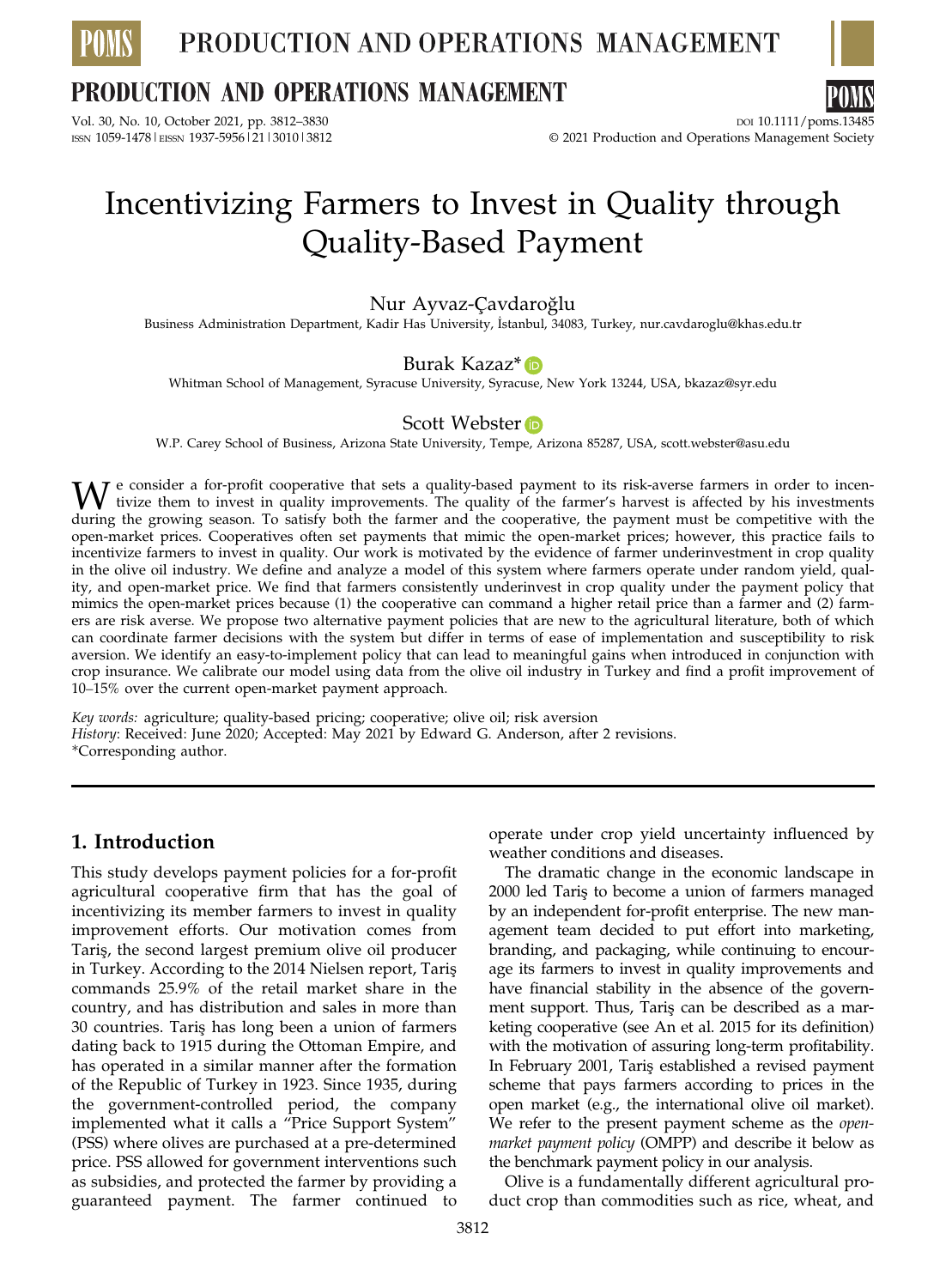maize. Premium olive oil (with oleic acidity less than or equal to 2%) can only be obtained from olives picked from the trees. Our study focuses on farmers who target premium olive oil, and therefore, olives that produce non-premium olives is out of the context of our study.

Farmers make investments that affect the quality of the crop prior to, and during, the growing season; quality improvement efforts include cleaning branches, pruning branch tips, tending to the trees after harvest, weeding, tilling the land, using sheep manure as fertilizers, and investing in additional irrigation. Farmers make these quality investments before the open-market price is known. Thus, farmers operate under three forms of uncertainty: yield, crop quality (governed by oleic acidity in the derived oil), and open-market price. Taris takes the global openmarket price (MFAO, i.e., Mercado de Futuros del Aceito de Oliva a.k.a. The Olive Oil Future Market price) as a basis for the payment to be made for olive oil with 2% oleic acidity, and the payment for higher levels of quality is determined by multiplying the price of olive oil with 2% oleic acidity by a factor that reflects the market value of lower oleic acidity. As a result, each farmer is paid according to the market value of the quality of oil determined by the oleic acidity test. Additional detail on the production and payment process in the olive oil industry is in the online supplement.

The policy of paying farmers according to the quality-dependent open-market value of their harvest extends beyond Taris¸. It is the dominant payment scheme among Mediterranean Sea olive oil producers; it is also used by the other two leading producers in Turkey: Komili and Kırlangıç. These three producers have a combined market share that exceeds 70% in Turkey. Paying farmers according to quality and open-market value is also the dominant approach in the coffee industry where "differential pricing" is used for paying producers of beans above the openmarket price of commodity-grade beans.

Our research was triggered by the belief of Taris¸ management that farmers are underinvesting in quality. Our study focuses on the general question of how a quality-dependent OMPP affects farmer investments in quality and profits in an agricultural supply chain. Our findings corroborate Taris' belief. We conclude that farmers who are paid according to the open-market price of their crop underinvest in quality for a combination of two reasons. First, the cooperative is able to command a higher price for the product than a farmer. It is a much larger entity with wellestablished sales channels and high name recognition among consumers (i.e., manifested in brand equity). The cooperative is able to invest in storage facilities to maintain quality (e.g., temperature control). This

allows the cooperative to sell a large harvest gradually over time in order to better align with market demand. Farmers have less ability to spread out sale of their harvest over time. Second, farmers are more averse to risk compared to the cooperative. In addition to being a larger entity with greater access to capital, the cooperative is likely to be more diversified. Taris, for example, includes farmers who grow olives, cotton, figs, and raisins. Member farmers grow only one of these crops.

We develop a model and identify two alternative payment policies to compensate farmers. We clarify the pros and cons of each policy with respect to risk mitigation and ease of implementation. We also examine the role of crop insurance, both under OMPP and under the two alternative payment policies. We calibrate our model with industry data and evaluate the policies. Our results indicate that the use of an alternative farmer payment policy with the availability of crop insurance can increase profit by 10–15%. About one-fifth of this gain can be achieved through insurance alone (i.e., keeping OMPP in place).

Our model and analysis apply to a general setting where (1) terms related to the purchase of a farmer's harvest are established before the growing season and (2) the value of the farmer's harvest is affected by his investment in quality. In this setting, farmer investment may be misaligned with what is best from a system-wide perspective, thus exposing opportunities to investigate the extent to which misalignment exists and alternative trading mechanisms that allow both buyer and farmer to be better off. The linkage between farmer production decisions and harvest value is common in agriculture. Contract farming, which is prevalent in a wide variety of agricultural products, is characterized by a pre-production agreement between a farmer and a buyer on the deliverables (Bijman 2008, Singh 2005). Such contracts often include requirements on crop quality. Furthermore, while we focus on a setting where production decisions affect the value of the harvest through quality, the same basic problem arises in settings where production decisions affect the value of the harvest through yield. One example of this is a Merino wool supply chain where farmers make investments in grazing methods that affect wool yield (de Zegher et al. 2019).

The remainder of this study is organized as follows. Section 2 presents the related literature. Section 3 introduces the model, and Section 4 provides its analysis. Section 5 demonstrates the financial impact from using our payment policy through data provided by Taris¸. Section 6 concludes and provides a summary of managerial insights. All proofs and technical derivations are located in the online supplement.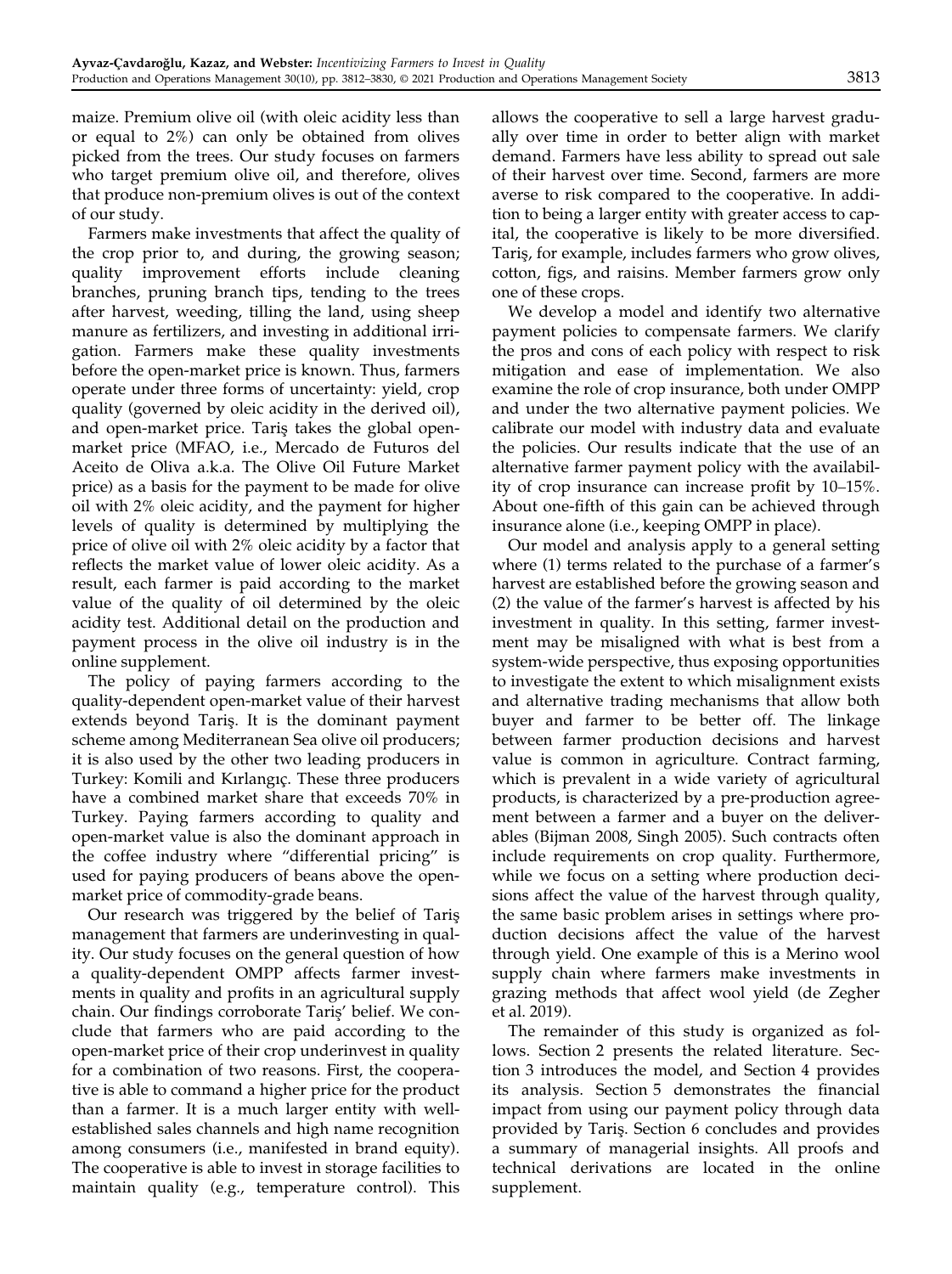### 2. Related Literature

Our study is relevant to various research streams including contract farming, supply chain contracting and coordination, and supply and quality uncertainty. Our work brings novelties to the existing publications in these areas by involving farmer riskaversion and quality-based payment contracts.

Coordination mechanisms have been widely studied in supply chains, and there have been an extensive set of publications that examine revenue-sharing, quantity-discount (aka, two-part tariff), and buyback contracts (see Cachon and Lariviere 2005, Wang et al. 2004, Webster and Weng 2000). These studies advocate the design of contracts from a coordination perspective (see Cai et al. 2010, Moorthy 1987, Ye et al. 2020), which include the use of a two-part tariff as a remedy to the double marginalization phenomenon identified by Spengler (1950).

Contract farming refers to the production of agricultural product with advance agreements formalized with contracts. Singh (2005) and Tang et al. (2016) state that these contracts ensure that suppliers would provide an agricultural product of a type, at a specific time and at a previously agreed price, and in the quantity required to a known buyer. Bijman (2008) presents an overview of the contract farming practices in developing countries. Relying on qualitative surveys, his study asserts that contract farming strengthens vertical coordination in agricultural supply chains from a quality management perspective. Hsu et al. (2019) examine manufacturer's coordination with capacitated dairy suppliers. de Zegher et al. (2019) examine the effects of commodity-based sourcing of agricultural products versus direct sourcing on farmers' incentives to invest in quality.

Huh and Lall (2013) consider the crop allocation problem of a farmer given that a subset of the crops might be traded through contracts; the yields depend on the water availability and the market price is uncertain. Huh et al. (2012) examine a single manufacturer who has a pool of identical local farmers who experience the same rainfall per acre. Their work shows that granting farmers the option of breaking the contract may improve the manufacturer's expected profit. Federgruen et al. (2019) model the farmer selection problem of a manufacturer who offers a pool of farmers a menu of pricequantity contracts that would minimize the sum of expected procurement and transportation costs. In all three works, the focus is on the manufacturer's profits, rather than supply chain coordination, and the yields of the products vary across the growers based on water availability, rather than the quality of the product.

Zhao and Wu (2011), Peng and Pang (2019), and Ye et al. (2020) examine coordination mechanisms for contract farming. Zhao and Wu (2011) consider a contract between a buyer and a single farmer, whereas Ye et al. (2020) analyze a contract between a buyer and  $n$ identical farmers. Peng and Pang (2019) consider a three-level contract-farming supply chain with a riskaverse farmer, a risk-neutral supplier, and a riskneutral distributor. Zhao and Wu (2011) analyze a revenue-sharing contract assuming farmers are risk neutral. Ye et al. (2020) introduce farmer risk aversion —farmers set production quantity to minimize conditional value at risk—and identify a coordinating contract that combines revenue sharing with production cost sharing and a minimum payment. Peng and Pang (2019) again consider risk-averse farmers, who need to decide how many acres to cultivate and the amount of inputs to invest in each acre in order to reach a target production yield. The setting motivating our work is substantially different from these works. The acreage containing productive olive trees is fixed—there is no quantity decision; farmers in our setting make decisions that affect the quality of output. The population of member farmers in our model is heterogeneous (e.g., with respect to cost structure and risk aversion), as opposed to homogenous. The wholesale price (i.e., the open-market price) and retail price (i.e., cooperative's selling price) are determined by world market prices and are not under control of the cooperative. Uncertain yield and price-dependent demand are correlated instead of being independent.

The difference in our setting from Zhao and Wu (2011), Peng and Pang (2019), and Ye et al. (2020) leads to a distinctly different research questions and findings. The researchers identify coordinating contracts offered by a profit-maximizing buyer that affect system profit through farmers' quantity decision. Contract parameters rely on knowledge of farmers' private information (e.g., cost structure, risk aversion). In contrast, our emphasis is on an easy-to-implement price-quality schedule that improves farmers' welfare without damaging the cooperative's long-term financial viability.

Qian and Olsen (2020) examine a traditional agricultural cooperative where cooperative profits are distributed among the farmers (as owners of the cooperative) with the well-known free-riding effects. Their study focuses on the yield uncertainty and each farmer's borrowing and payment concerns. In addition, the setting in their study does not feature quality-based payment and an effort to improve quality (or yield). As a result, their cooperative setting is substantially different than Tariş, a for-profit cooperative.

A number of researchers have studied the use of alternative contract forms to coordinate quality (or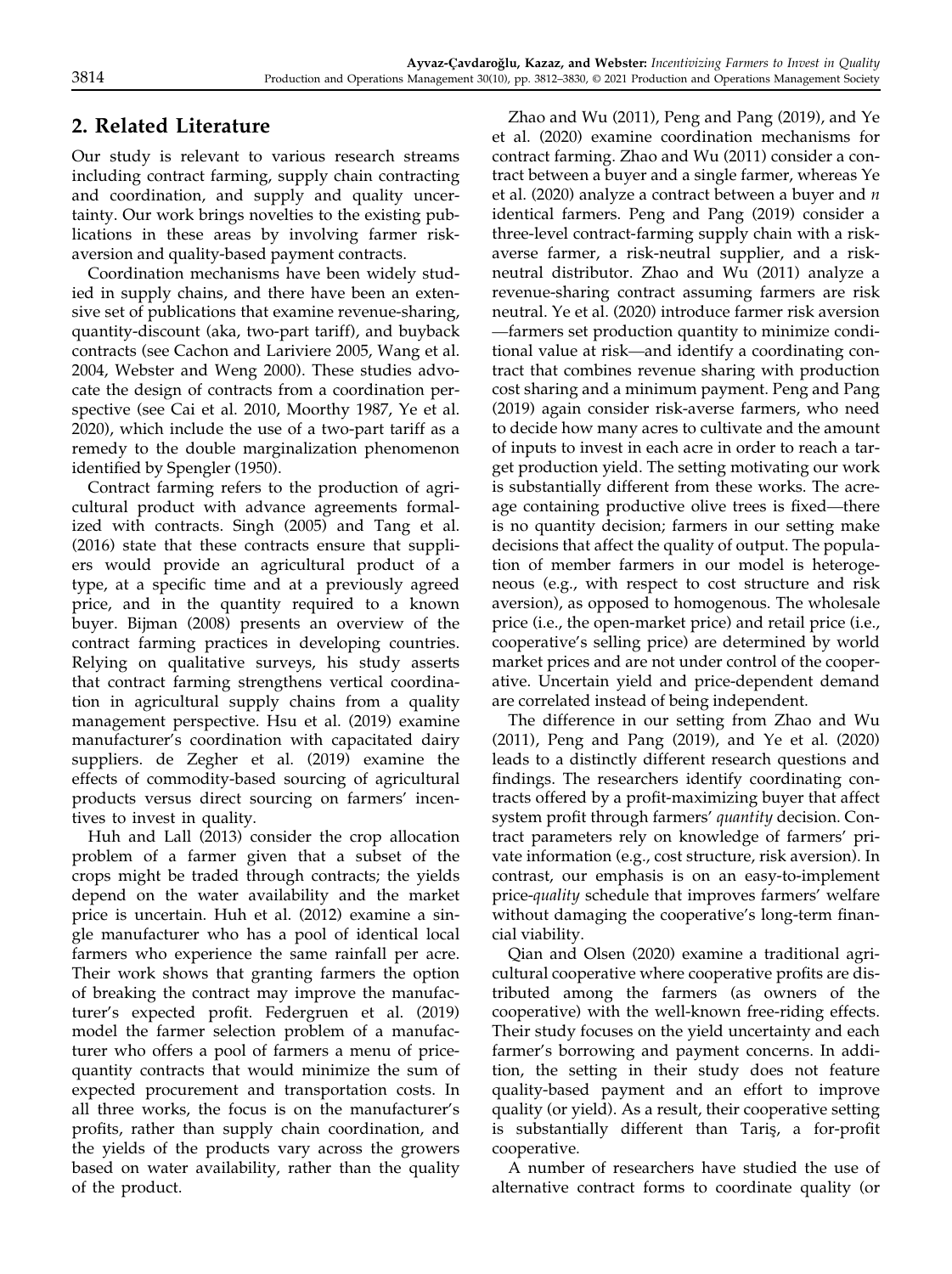innovation) efforts in manufacturer–retailer supply chains. Due to the manufacturing environment, there are features considered in this literature that are distinct from our setting. First, quality is often modeled as a binary measure tied to a quality failure—product quality is either acceptable or unacceptable (Gurnani and Erkoç 2008, Jabarzare and Rasti-Barzoki 2020, Lee and Li 2018, Nikoofal and Gümüş 2018). Second, the models capture how improvements in quality lead to increased demand, assuming that differences in quality do not affect the selling price (Lambertini 2018, Ma et al. 2013). Third, manufacturer and retailer decisions are analyzed within a deterministic competitive game framework—each player makes decisions to maximize its profit (Wang and Shin 2015, Yan 2015). In our setting, quality is a continuous measure. Higher levels of quality command higher prices in the market, but do not influence market demand. In addition, our setting departs from the traditional private-industry setting where each party makes self-interested decisions. The cooperative is interested in improving the welfare of its member farmers while maintaining a level of profitability sufficient for long-term viability. Furthermore, we allow for farmer risk aversion in the farmer's quality-investment decision. While there are differences in the motivating application that drive differences in model setups, there are several papers within this stream that have examined similar contract forms. Gurnani and Erkoc¸ (2008) show that a two-part tariff can coordinate the system when the manufacturer determines the wholesale price and the retailer puts effort in promotion in order to increase demand. Ma et al. (2013), conversely, show that a two-part tariff cannot coordinate the supply chain where the manufacturer invests in quality effort and the retail invests in sales effort, both of which affect demand. Both works differ from ours as the improvements in quality affect the retail price, not demand in our setting. Wang and Shin (2015) and Yan (2015) both consider a deterministic supply chain where the price-setting supplier invests in innovation/quality and improvement in innovation/quality allows a price-setting buyer to charge a higher price for the product. While Wang and Shin (2015) find that a revenue-sharing contract could coordinate the system, Yan (2015) finds that only the combination of an effort cost sharing and revenue-sharing contract works. This stream is distinct from our setting which features multiple sources of uncertainty and the supplier makes a quality decision given a buyer's payment policy.

In sustainable supply chains, the coordination efforts via two-part tariffs and other contracting mechanisms focus on minimizing the cost and waste in the system. Quality is not a decision variable, but an inherent characteristic of the product (e.g., in the

form of product deterioration rate), which might affect the final demand, but not the selling price and/ or the reimbursement of the farmer (Zhang and Su, 2020).

Supply uncertainty is widely examined in the operations management literature using a stochastically proportional yield. There is a growing literature that examines price and quantity decisions under supply uncertainty in agriculture: Kazaz (2004), Li and Zheng (2006), Tang and Yin (2007), Öner and Bilgiç (2008), Kazaz and Webster (2011, 2015), Noparumpa et al. (2015, 2016a,b), Kazaz et al. (2016), Goel and Tanrısever (2017), Hekimoğlu et al. (2017), Kazaz (2020), Hekimoğlu and Kazaz (2020), Dong (2021), and Guda et al. (2021). However, these studies focus on a single firm's decisions and ignore the dynamics between a farmer and a retailer. Our study contributes to this literature by examining coordination through quality decisions within the buyer–seller setting, and by incorporating the cooperative's payment schedule.

### 3. Model

This section presents the evolution of the payments made to the farmers and then formulates the objectives of the cooperative and its members. Figure 1 describes the sequence of events. The main notation is summarized in Table 1.

Between February and August, a farmer can exert costly effort prior to harvest to improve the quality of his oil, though the effect of this effort is uncertain. Farmer *i* exerts effort  $x_i \geq 0$  at cost  $c_{1i} + c_{2i}x_i$  per input unit (e.g., olive tree). The value of  $c_{1i}$  is farmer i's variable cost per tree at the minimum effort  $(x<sub>i</sub> = 0)$  and  $c_{2i}$  is the sensitivity of farmer i's cost to increases in effort. It is important to note that the farmer invests in effort  $x_i$  in the presence of three forms of uncertainty: quality, yield, and the open-market price.

Effort  $x_i$  creates an uncertain improvement in quality represented by oleic acidity. We denote the random quality improvement with  $\tilde{a}_r$  and describe it as follows:

$$
\tilde{a}_r = q(x_i) \times \tilde{a}.\tag{1}
$$

Function  $q(x_i)$  represents the expected improvement in oleic acidity over the lowest grade corresponding to 2% oleic acidity;  $q(x_i)$  is differentiable, increasing, and strictly concave. This definition is consistent with the practice, that is, there is a diminishing marginal return with higher investment in effort. We emphasize that we make no assumption that cost is linear in effort (because a unit of effort can be defined without loss of generality as proportional to cost); we only assume diminishing marginal return from investment in quality. The second term  $\tilde{a}$  represents the randomness in the resulting oleic acidity and its mean is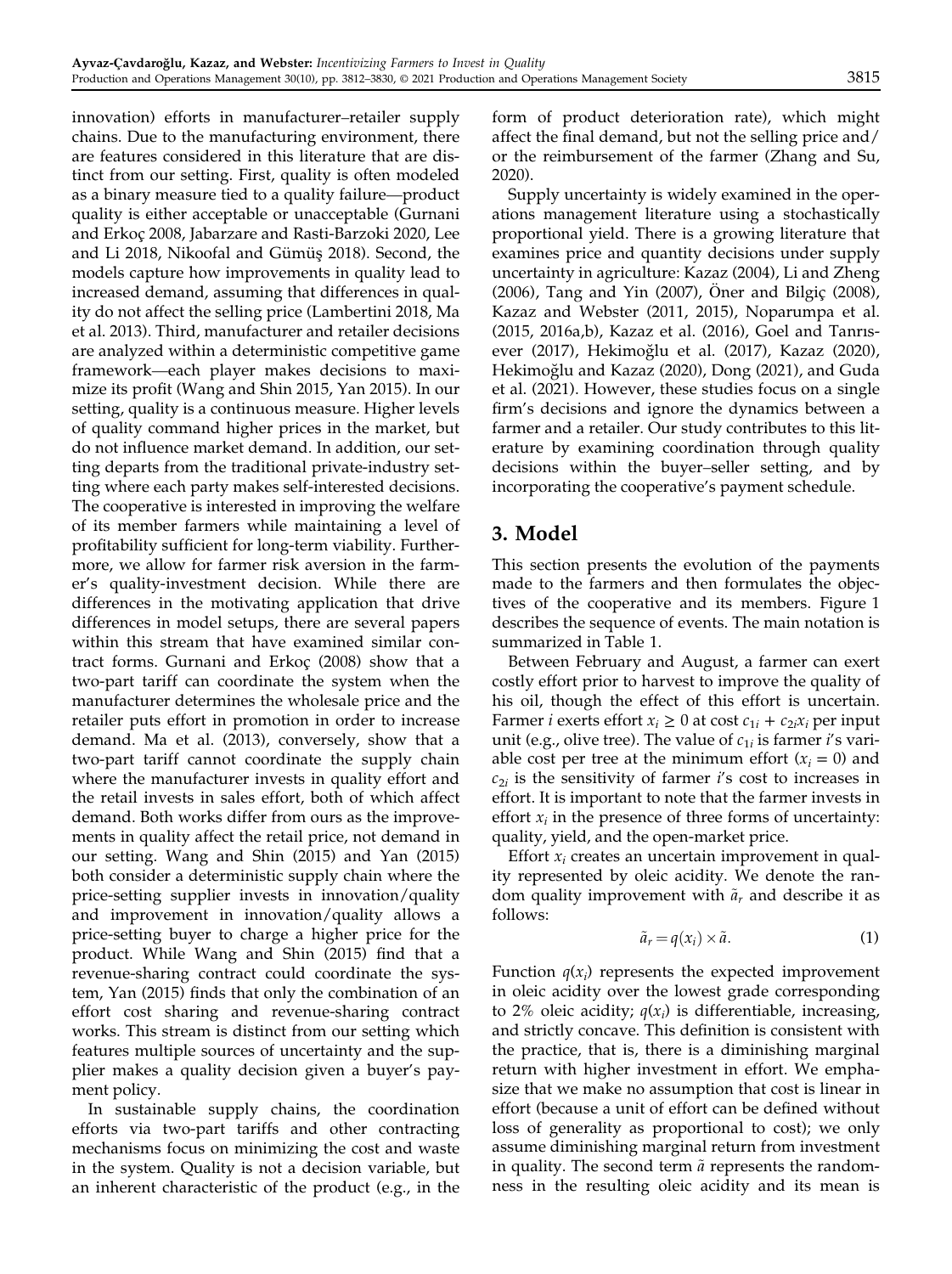| February – August                                                                                                                                                                                                                             |                                     | November                                                                                                      | December - February                                                                                                                      |
|-----------------------------------------------------------------------------------------------------------------------------------------------------------------------------------------------------------------------------------------------|-------------------------------------|---------------------------------------------------------------------------------------------------------------|------------------------------------------------------------------------------------------------------------------------------------------|
| Time                                                                                                                                                                                                                                          |                                     |                                                                                                               |                                                                                                                                          |
| Farmer invests effort $x_i$<br>under three sources of uncertainty:<br>random quality from effort $\tilde{q}$ ,<br>random open-market price $\tilde{p}_M$<br>(at the lowest quality, 2% oleic acidity),<br>random regional yield $\tilde{y}$ . |                                     | Realizations of<br>farmer's quality $a_r$ ,<br>open-market price $p_M$<br>regional yield $y$<br>are observed. | Taris determines<br>the payment to be made<br>to farmers according to<br>oleic acidity $a_r$ :<br>$p_O(a_r) = p_M \times k_a \times a_r$ |
|                                                                                                                                                                                                                                               | Random yield and random open-market |                                                                                                               | where $k_a$ is a multiplier                                                                                                              |

Figure 1 Timeline of Events for Farmers and the Cooperative in Olive Oil Production

Random yield and random open-market price are correlated.

#### Table 1 List of Notation

 $N =$  number of farmers

 $t_i$  = number of trees on the orchard of farmer *i* 

 $T =$  total number of trees of member farmers

- $c_{1i}$  = fixed cost per tree for farmer *i*
- $c_{2i}$  = marginal cost of quality effort for farmer *i*
- $x_i$  = quality effort per tree by farmer *i*
- $x_{0i}^0$  = optimal effort of farmer *i* under OMPP if the VaR constraint is relaxed (or nonbinding)
- $x_{0i}^*$  = optimal effort of farmer *i* under OMPP
- $x_{Si}^*$  = effort of farmer *i* that maximizes system profit
- $q(x)$  = expected quality given effort x
- $k_a$  = payment multiplier for lower acidity
- $\tilde{a}$  = random percentage variation in quality; random quality given effort *x* is  $k_a q(x)$   $\tilde{a}$ <br>random vield ner t
- $\tilde{y}$  = random yield per tree in the region
- $\tilde{p}_M$  = random open-market price at the lowest quality (2% oleic acidity)
- $\tilde{\varepsilon}$  = random noise in open-market price independent of regional yield
- $b =$  coefficient influencing correlation among regional yield and openmarket price

 $\tilde{p}_0(x)$  = random open-market price given effort x

 $\alpha$  = value-at-risk probability

- $\beta_i$  = tolerable loss per tree for farmer *i*
- $\pi_{\bullet i}(x)$  = expected profit of farmer *i* given effort x and payment policy  $\bullet$ ; overscore  $\sim$  denotes corresponding random variable, and similarly for other profit functions
- $\Pi_{\bullet i}(x)$  = expected contribution of farmer *i* to cooperative profit given farmer effort  $x$  under policy  $\bullet$
- $\Pi$ • $(\mathbf{x})$  = total expected cooperative profit given farmer effort  $\mathbf{x} = (x_1, \ldots, x_N)$  and policy  $\bullet$
- $\Psi_i(x)$  = expected contribution of farmer *i* to system profit given farmer effort x
- $\Psi(\mathbf{x})$  = total expected system given farmer effort  $\mathbf{x} = (x_1, \ldots, x_N)$

 $E[\tilde{a}] = 1$ . If a farmer exerts no effort, he is expected to obtain the lowest grade of olive oil with 2% oleic acidity; this is assured by  $q(0) = 1$ ; thus, we have  $E[q(0) \times \tilde{a}] = 1$  implying no expected improvement in quality in the absence of farmer effort quality in the absence of farmer effort.

The farmer's yield is uncertain. All member farmers for Tariş are located in Edremit Bay, the region that produces more than 70% of Turkey's olive oil. Farmers in this region get exposed to the same weather conditions and diseases; thus, we assume that the farmer's yield is identical to the yield in the region. The stochastic yield, for all farmers in Edremit Bay, is described with random variable  $\tilde{\psi}$ ; its realization is  $\psi$ and the mean and standard deviation are  $E[\tilde{y}] = \mu_y = 1$ and  $\sigma_{\nu}$ , respectively.

for each unit of improvement in oleic acidity.

The farmer's return from the effort investment is also uncertain. Taris¸ determines a payment scheme using the open-market prices traded in MFAO. The payment for the lowest quality of olive oil corresponding to 2% oleic acidity is represented with random variable  $\tilde{p}_{M}$ ; its realization is described with  $p_{M}$ and its mean and standard deviation are  $E[\tilde{p}_M] = \mu_{p_M}$ <br>and  $\sigma$  = respectively. Almost all olive oil traded in and  $\sigma_{p_M}$ , respectively. Almost all olive oil traded in MFAO is the lowest grade of quality; therefore, the realized value of  $p_M$  is taken directly from the openmarket prices traded in MFAO.

The random variables  $\tilde{p}_M$  and  $\tilde{y}$  are correlated. The online supplement provides empirical evidence about the negative and linear relationship using data from MFAO prices and the regional yield provided by the Ayvalık Chamber of Commerce. This negative and linear relationship between the yield and prices is well established in economics and is supported by other publications, for example, Kazaz (2004) and Liao et al. (2019). We describe the relationship between the open-market price for the lowest quality of olive oil with 2% oleic acidity and the regional yield as follows:

$$
\tilde{p}_M = E[\tilde{p}_M] - b(\tilde{y} - 1) + \tilde{\varepsilon} = \mu_{p_M} - b(\tilde{y} - 1) + \tilde{\varepsilon}, \qquad (2)
$$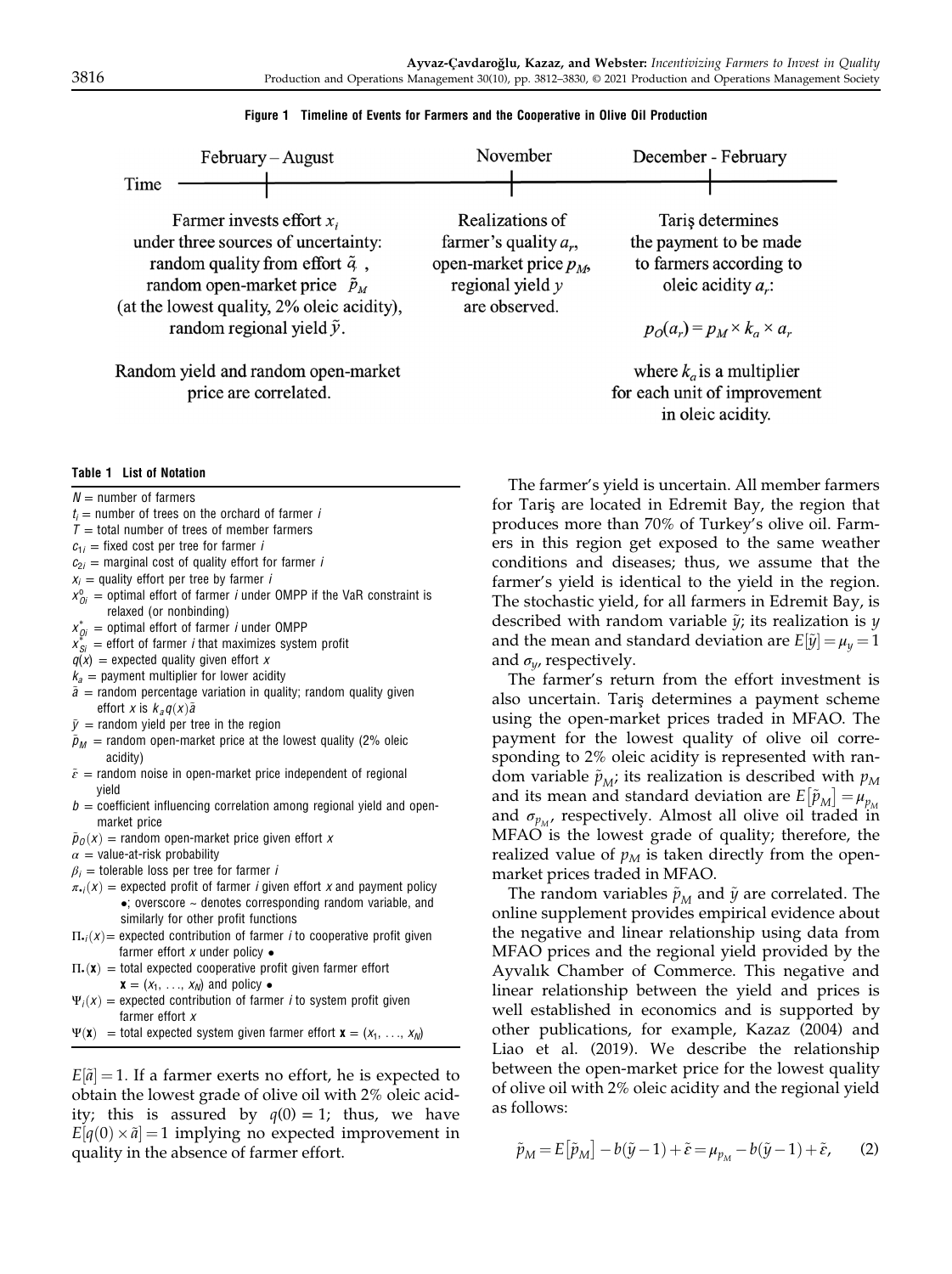where  $\tilde{\varepsilon}$  is the random error term with  $E[\tilde{\varepsilon}] = 0$  that captures all other uncertainties that are independent of the regional yield (e.g., the state of national and world economy, etc.). The value of  $-b$  ( $<$  0) creates a negative correlation, that is, higher yield realizations lead to lower open-market prices for the lowest quality of olive oil represented with 2% oleic acidity.<sup>1</sup>

After observing the realizations of the open-market price  $p_M$  in MFAO and the regional yield  $y$ , Taris pays each farmer based on oleic acidity (December in Figure 1). Let  $a_r$  represent the realization of the resulting oleic acidity  $\tilde{a}_r$  and let  $k_a$  represent the payment multiplier for each unit of oleic acidity improvement. Let  $p_O$  ( $a_r$ ) denote the payment for the resulting oleic acidity improvement  $a_r$  over the lowest grade of olive oil with 2% oleic acidity. Taris increases its payment for higher quality olive oil (represented with lower levels of oleic acidity) from the realized open-market price for olive oil with 2% oleic acidity by using the following form:

$$
p_O(a_r) = p_M \times k_a \times a_r.
$$
 (3)

After Taris¸ presses the olives, the derived oil rests in temperature-controlled steel tanks for approximately two months for the residue to settle at the bottom of steel tanks. The oil goes through a final test that reveals the resulting oleic acidity  $a_r$  in the derived oil before it gets bottled for retail distribution (corresponding to January/February in Figure 1). Incorporating (1) into (3), we can express the realized payment to the farmer in terms of the original investment  $x_i$  in quality improvement:

$$
p_O(x_i) = p_M \times k_a \times q(x_i) \times a. \tag{4}
$$

At the time the farmer makes the investment  $x_i$ , he makes the decision under the uncertainty pertaining to  $\tilde{\varepsilon}$  representing all factors influencing the openmarket price for the lowest grade of olive oil with 2% oleic acidity, yield  $\tilde{y}$ , and the random factor  $\tilde{a}$  influencing the resulting oleic acidity. Substituting (2) into (4), we can express the farmer's random payment at the time he makes the decision  $x_i$  in terms of these three random variables:

$$
\tilde{p}_O(x_i) = \tilde{p}_M \times k_a \times q(x_i) \times \tilde{a}
$$
  
= 
$$
\left(\mu_{p_M} - b(\tilde{y} - 1) + \tilde{\varepsilon}\right) \times k_a \times q(x_i) \times \tilde{a}.
$$
 (5)

We assume that randomness in oleic acidity  $\tilde{a}$  and random variable  $\tilde{\varepsilon}$  in (2) are independent because oleic acidity is not affected by factors such as the state of the national or world economy. However, we allow for the possibility of correlation between  $\tilde{a}$  and  $\tilde{y}$ , that is, weather conditions can affect yield and quality through oleic acidity.

The payment scheme described in (5) is known as the OMPP and is the underlying practice in Turkey, Greece, Spain, and other leading olive oil producing countries. Compared to an additive structure, this payment scheme is more consistent with a multiplicative structure, for example, the difference between high- and low-quality payments tends to be higher in years when the low-quality price is higher. As a result, we use a multiplicative structure in (5) in order to describe the payments made to farmers for higher quality olive oil. However, it is important to note that our main conclusions are not driven by the functional form of the adjustment in (5). Our main conclusions hold under a general additive or multiplicative structure in adjusting the payment for higher quality olive oil, as discussed in Section 4.4.5 and in greater detail in Appendix S1.

It is important to highlight that the price expression defined in (5) derives support from observed data: (1) It reflects how farmers are paid under OMPP, and (2) it affords flexibility to analyze the effects of uncertainties and correlations while featuring analytical tractability.

From (5), the expected OMPP payment made to farmer *i* for a unit of output can be expressed as:

$$
E[\tilde{p}_O(x_i)] = (\mu_{p_M} - b(E[\tilde{a} \times \tilde{y}] - 1)) \times k_a \times q(x_i)
$$
  
=  $(\mu_{p_M} - b\sigma_{ay}) \times k_a \times q(x_i),$ 

where  $\sigma_{\alpha\gamma}$  represents the covariance of oleic acidity randomness and yield. In the remaining analysis, we simplify the expressions by normalizing the farmer's payment through setting  $k_a = 1$  and by adjusting the values of  $c_{1i}$  and  $c_{2i}$  accordingly.

#### 3.1. Farmer, Cooperative, and System Profit under OMPP

Olive oil farmers have a constant number of olive trees and they cannot change the number of trees immediately. Planting new olive trees requires additional land investment and the new trees will not bear fruit at full capacity for the first 14–16 years. Therefore, we consider the case that the olive farmer cannot change his production capacity. As a result, unlike seasonal crops, each olive farmer operates with a fixed production capacity (i.e., number of trees). Let  $t_i$ denote the number of trees owned by farmer *i* where  $i = 1, ..., N$ .

Recall that  $\tilde{y}$  is the random quantity of output (e.g., liters of oil) per unit of input (e.g., olive tree). Thus, at the time a farmer chooses effort  $x_i$ , the farmer's random profit per unit of input is the product of yield and the cooperative's payment per unit of output less the quality improvement cost per unit of input: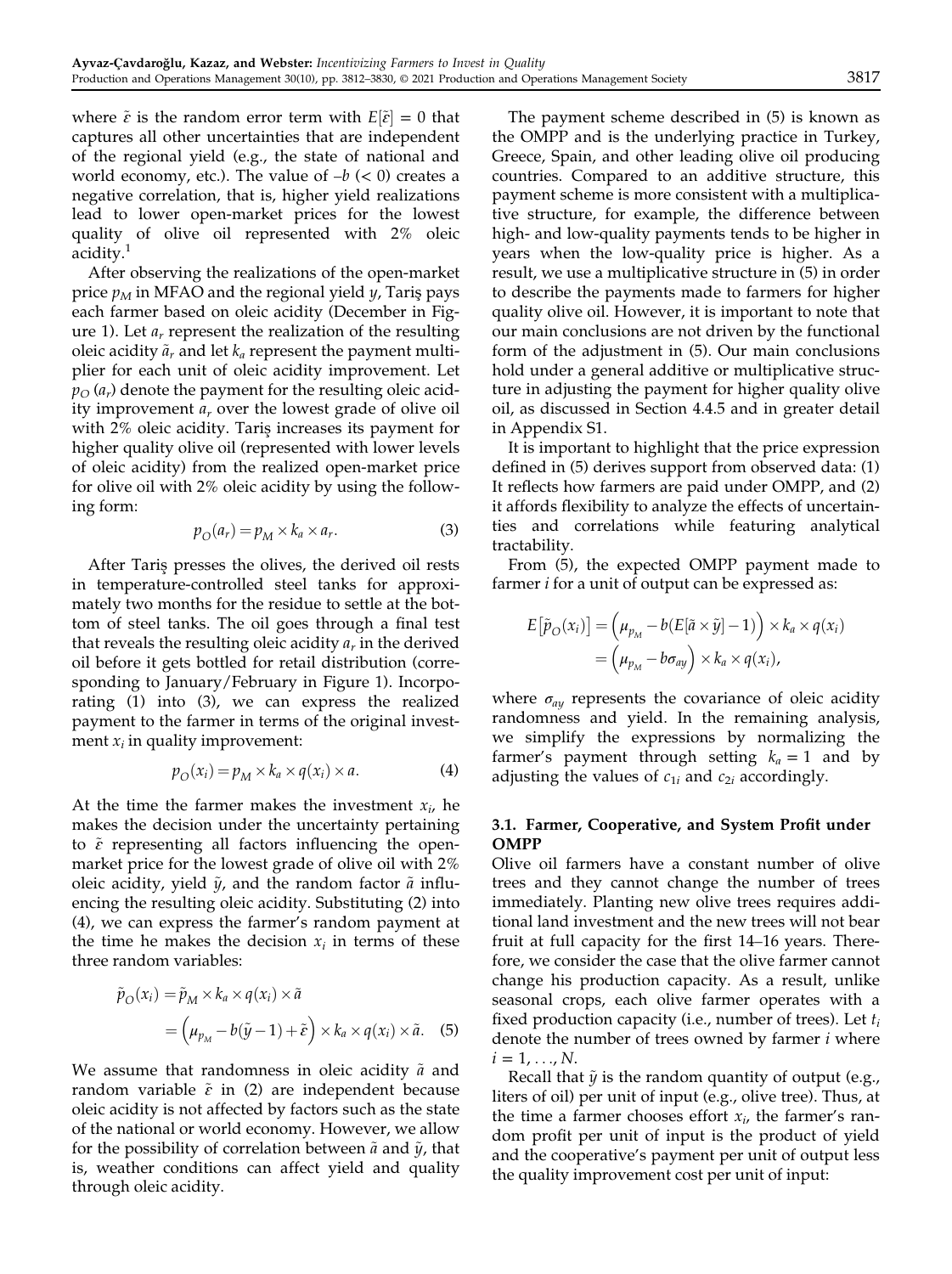$$
\tilde{\pi}_{oi}(x_i) = t_i \left[ \tilde{y} \tilde{p}_O(x_i) - (c_{1i} + c_{2i} x_i) \right]
$$
  
= 
$$
t_i \left[ \tilde{y} \tilde{p}_M q(x_i) \tilde{a} - (c_{1i} + c_{2i} x_i) \right].
$$
 (6)

We let  $\pi_{O_i}(x_i)$  denote the farmer's expected profit, that is,  $\pi_{\text{O}i}(x_i) = E[\tilde{\pi}_{\text{O}i}(x_i)].$ 

A risk-averse farmer is concerned about the possibility of losing money on his harvest, which we model through a value-at-risk (VaR) constraint:

$$
\Pr(\tilde{\pi}_{\text{O}i}(x_i) \le -t_i \beta_i) \le \alpha. \tag{7}
$$

Constraint (7) says that the probability of a loss as large as  $\beta_i$  or more per tree must not be more than  $\alpha$ . The value of  $\alpha$  is small in practice (e.g.,  $\alpha \approx 5{\text -}10\%$ ), that is, a risk-averse decision maker is concerned about left-tail realizations of profit. For a given  $\alpha$ , the larger the value of  $\beta_i$ , the less riskaverse the farmer.

It is important to indicate that this model of risk is consistent with farmer attitudes in the Edremit Bay region. Our original model featured a coherent risk measure, a Conditional Value at Risk (CVaR) description. However, our field study with 33 farmers revealed that their risk attitude can best be described with VaR. In Section 4.4.5 and Appendix S1, we show how our main conclusions continue to hold and/or change under more general risk measures including CVaR.

The farmer's decision problem is

max  $\pi_{Qi}(x_i)$  subject to (7).

There are two points related to our model of the farmer's problem that warrant emphasis. First, in some agricultural settings, a farmer decides the quantity of a crop to plant prior to each growing season, which when aggregated across all farmers, may influence price. As noted above, this feature is not present in our setting because the number of olive trees is fixed over the intermediate term, that is, trees take 14–16 years to bear fruit at full capacity. Once these trees mature, they remain productive for many years, typically spanning multiple generations of farmers. As a result, production inputs associated with some tree crops (e.g., olives, nuts, and citrus, etc.) tend to be relatively stable from season to season due to their extended maturity and long lives. Second, we are studying a relatively small group of farmers who are paid according to the olive oil price in the world market (i.e., Taris¸ farmers contribute less than 2% of the world's olive oil production). The decisions of this group of farmers regarding their quality improvement efforts are unlikely to affect the world market price.

We next present the cooperative's profit function. Tariş has N farmers and the production capacity from

its member farmers is constant, that is,  $T = \sum_{i=1}^{N}$  $i=1$  $t_i$  is fixed. The cooperative sells olive oil under its own brand, and as a much larger entity with wellestablished sales channels, brand recognition, and capabilities to maintain the quality of oil via temperature-controlled storage, it is able to sell at a higher price than the farmer. Let  $m$  denote the cooperative's markup (net of any variable costs) over the open-market price of oil, where  $m > 0$ . Recall that  $t_i\tilde{y}$ is the total quantity of olive oil from farmer i. Thus, the cooperative's net olive oil sales revenue from farmer i's effort  $x_i$  is  $t_i\tilde{y}(1+m)\tilde{p}_O(x_i)$  (e.g., typically sold over a period of 6–9 months) and the cooperative's profit from farmer *i* is  $t_i \tilde{y} m \tilde{p}_O(x_i)$ . We assume that the cooperative is risk neutral. The cooperative's expected profit from farmer i and the total expected profit (across all of its member farmers) are as follows:

$$
\Pi_{Oi}(x_i) = E[t_i \tilde{y} m \tilde{p}_O(x_i)], and
$$

$$
\Pi_O(\mathbf{x}) = \sum_{i=1}^N \Pi_{Oi}(x_i).
$$

The expected system profit associated with farmer *i* and the total expected system profit are as follows:

$$
\Psi_i(x_i) = E\left[t_i\left((1+m)\tilde{y}\tilde{p}_Mq(x_i)\tilde{a} - (c_{1i} + c_{2i}x_i)\right)\right]
$$
  
\n
$$
= \Pi_{0i}(x_i) + \pi_{0i}(x_i).
$$
 (8)  
\n
$$
\Psi(\mathbf{x}) = \sum_{i=1}^N \Psi_i(x_i).
$$

Note that the system profit depends only on farmer efforts  $\mathbf{x} = (x_1, \ldots, x_N)$ , whereas cooperative and farmer profits include subscript O, reflecting the fact that the allocation of the system profit is affected by how farmers are paid.

### 4. Analysis

In this section, we describe farmer decisions and profits and compare with system optimal (Section 4.1), and we characterize properties of a general optimal policy from the cooperative's perspective (Section 4.2). We then identify two distinct forms of the cooperative's optimal policy (Section 4.3) and address practical considerations surrounding implementation (Section 4.4). We conclude by illustrating policy properties for a quadratic quality cost function (Section 4.5).

#### 4.1. Optimal Expected System Profit and the Farmer's Problem

Let  $Z_{\rm O} = \tilde{y} \tilde{p}_{\rm M} \tilde{a}$ , that is,  $Z_{\rm O}$  is the random open-market price per unit of input given no effort  $(x<sub>i</sub> = 0)$ . Substituting  $Z_{\rm O}$  into (8) and optimizing yields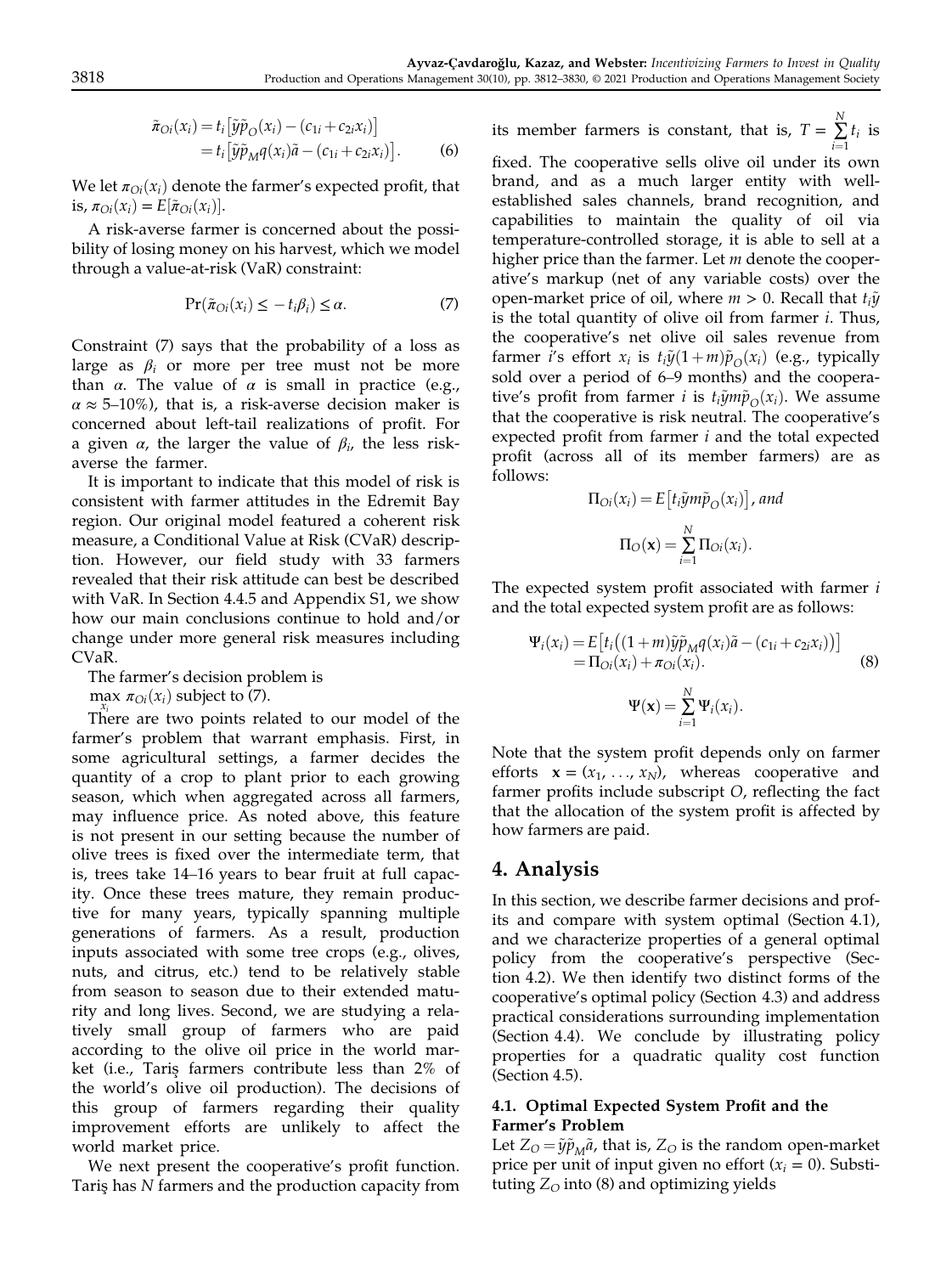$$
x_{Si}^{*} = \arg \max \Psi_{i}(x_{i}) = q'^{-1} \left( \frac{c_{2i}}{(1+m)\mu_{Z_{O}}} \right)
$$
 (9)

and the optimal quality is  $q_{si}^* = q(x_{si}^*)$  (see<br>Appendix S1 for the derivation) The optimal Appendix S1 for the derivation). The optimal expected system profit is denoted  $\Psi_S^*$  and the expected system profit due to farmer  $i$  is denoted N

$$
\Psi_{Si}^*
$$
, that is,  $\Psi_{Si}^* = \Psi_i(x_{Si}^*)$ ,  $\Psi_{S}^* = \sum_{i=1}^{N} \Psi_i(x_{Si}^*)$ .

Let  $\pi_{O_i}(\alpha, x_i)$  denote the  $\alpha$ -fractile of function  $\tilde{\pi}_{O_i}(x_i)$ <br>d let  $z_{\alpha}(\alpha)$  denote the  $\alpha$ -fractile of  $Z_{\alpha}$ . With this notaand let  $z_O(\alpha)$  denote the  $\alpha$ -fractile of  $Z_O$ . With this notation, the farmer's VaR constraint can be rewritten as

$$
q(x_i)z_O(\alpha) - (c_{1i} + c_{2i}x_i) \ge -\beta_i \tag{10}
$$

and the farmer's problem can be written as

$$
\max_{x_i \geq 0} \{q(x_i)\mu_{Z_O} - (c_{1i} + c_{2i}x_i) : q(x_i)z_O(\alpha) - (c_{1i} + c_{2i}x_i) \geq -\beta_i\}.
$$

(see Appendix S1 for supporting derivations of content in this section).

It is possible for the risk-averse optimal effort to increase or decrease relative to a risk-neutral decision. The possibility of increasing effort is curious because it goes against the intuition that a riskaverse farmer should be more conservative in his efforts compared to a risk-neutral farmer. As shown in Appendix S1, the possibility of increased effort under risk aversion can arise only under a risk measure that is not coherent (please see Proposition 11 of Appendix S1 proving that effort decreases under risk aversion for any coherent risk measure). The next question is whether conditions leading an increase versus a decrease can be characterized. Proposition 1 identifies a sufficient condition for decreasing effort under risk aversion, a condition that is likely to hold in practice. Under this condition, the main result of Proposition 1 is that the farmer underinvests in quality improvement and, as a consequence, system profit suffers. This can be seen in inequality (13). The farmer, cooperative, and system expected profits at  $x_{Oi}^*$  are denoted  $\pi_{Oi}^*$ ,  $\Pi_{Oi}^*$ , Ψ $_{Oi}^*$ ,  $\Pi_{O}^* = \sum^N$  $\frac{i=1}{1}$  $\Pi_{Oi}^{*}$ ,  $\Psi_{O}^{*} = \sum_{i=1}^{N}$  $\frac{i=1}{1}$  $\Psi_{Oi}^*$ .

PROPOSITION 1. Define  $x_{oi}^+ = \sup_{x_i} \{x_i : q(x_i)z_O(\alpha) - (c_{1i} + c_{2i}x_i)$ xi  $\geq -\beta_i$  and  $x_{0i}^0 = q'^{-1}\left(\frac{c_{2i}}{\mu_{Z_O}}\right)$ . If

$$
z_O(\alpha) < \mu_{Z_O} \tag{11}
$$

Then

$$
x_{Oi}^{*} = \min\left\{x_{Oi}^{+}, x_{Oi}^{0}\right\}
$$
 (12)

$$
x_{Si}^* > x_{Oi}^o \ge x_{Oi}^* q_{Si}^* > q_{Oi}^* \Psi_{Si}^* > \Psi_i(x_{Oi}^o) \ge \Psi_{Oi}^*.
$$
 (13)

In practice, it is likely for inequality (11) to hold. Recall that  $\alpha$  is small (e.g., 10% or less). Inequality (11) says that the value of the  $\alpha$ -fractile of  $Z_{\mathcal{O}}$  is less than the mean of  $Z_{\text{O}}$ . For the remainder of the study, we assume that (11) holds.

We note that  $x_{0i}^{\text{o}}$  is the optimal solution to the farmer's problem when the VaR constraint (7) is ignored. There are up to two values of  $x$  where the VaR constraint is satisfied at equality (see proof of Proposition 1). Equation (12) shows that the farmer's optimal decision is the smaller of unconstrained optimal and the largest value of  $x$  that exactly satisfies the VaR constraint. From Proposition 1, we see that farmer underinvestment in quality improvement relative to system optimal is due to low pricing power of the farmer relative to the cooperative. Furthermore, underinvestment may be exacerbated by the farmer's degree of risk aversion as measured by the value of his tolerable loss  $\beta_i$ .

#### 4.2. Cooperative's Problem and Optimal Policy

Under OMPP, Proposition 1 shows that farmers underinvest in quality, which is consistent with the belief of management at Tariş. The proposition raises the question of whether an alternative payment schedule can be developed to improve outcomes. In order to address this question, we step back to consider the cooperative's objectives.

A common mission of an agricultural cooperative is to help its member farmers to be successful, for example, financially viable over the long term. Taris¸ shares this mission, going back to the days when it was controlled and supported by the government and provided pre-season price guarantees to its member farmers. The cooperative's mission today is to help its member farmers to be successful while assuring its own long-term financial viability as an independent enterprise.

We define the following notation in order to formalize the cooperative's payment problem.

 $\Gamma_i(p_M, a_r, y)$  = cooperative payment policy;  $\Gamma_i$  maps the realized price for the lowest quality olive oil with 2% oleic acidity  $(p_M)$ , resulting oleic acidity  $a_r$  (the realization of  $q(x_i)\tilde{a}$  and yield (y) to the farmer *i* payment per unit of oil.

 $\tilde{\pi}_{\Gamma_i}(x_i) = t_i \big[ \tilde{y} \Gamma_i \big( \tilde{p}_M, q(x_i) \tilde{a}, \tilde{y} \big) - (c_{1i} + c_{2i} x_i) \big] = \text{random}$ profit of farmer i.

 $\pi_{\Gamma_i}(x_i) = E[\tilde{\pi}_{\Gamma_i}(x_i)] = \text{expected profit of farmer } i.$ 

$$
\Pi_{\Gamma_i}(x_i) = E\big[t_i\tilde{y}\big((1+m)\tilde{p}_M - \Gamma_i(\tilde{p}_M, q(x_i)\tilde{a}, \tilde{y})\big)\big] =
$$

cooperative expected profit due to farmer i.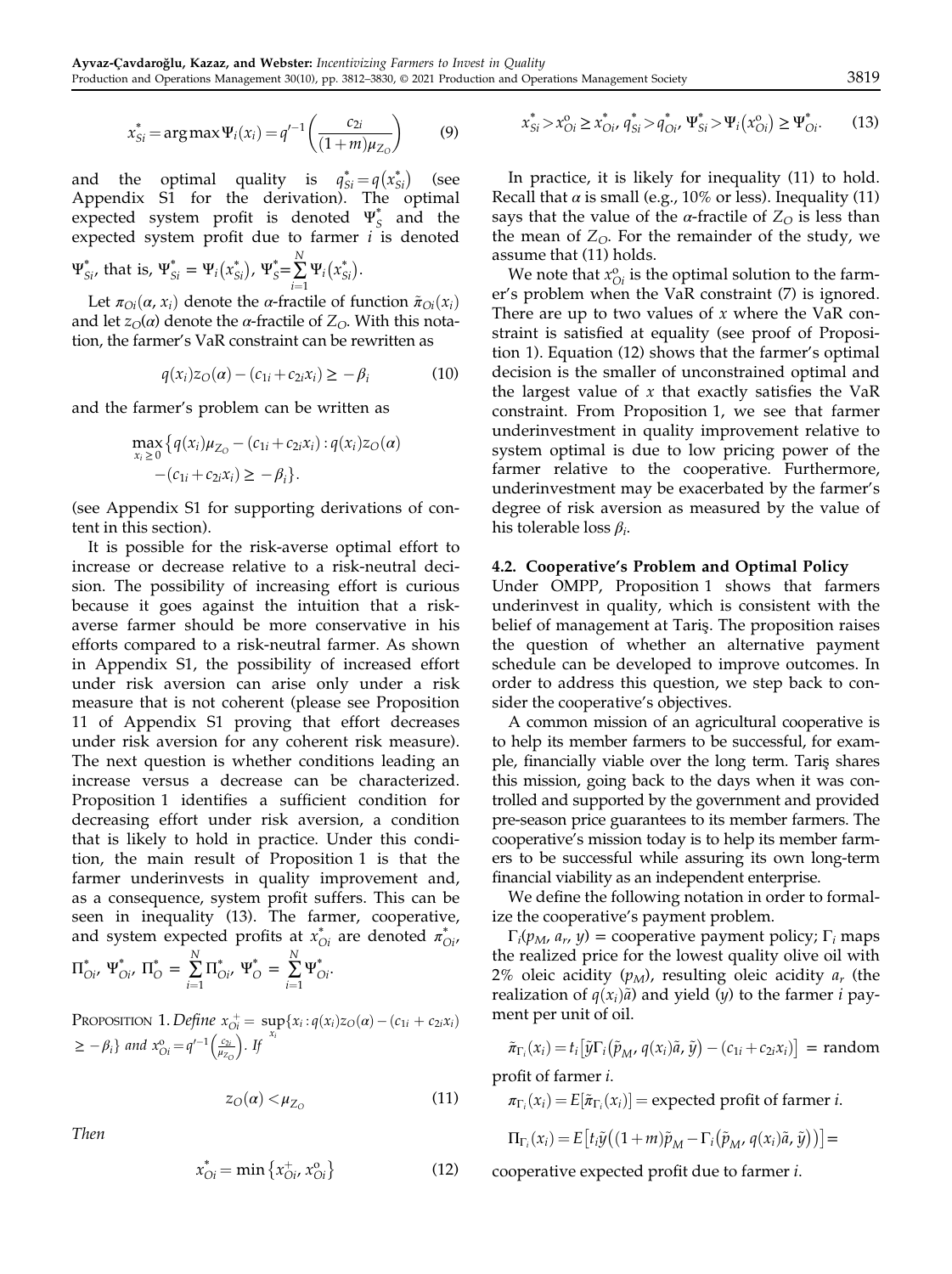$$
\Pi_{\Gamma}(\mathbf{x}) = \sum_{i=1}^{N} \Pi_{\Gamma_i}(x_i) = \text{cooperative expected profit.}
$$

 $\Pi_{\min}$  = cooperative minimum expected profit from the harvest to remain financially viable (a value determined by management).

We assume  $0 < \Pi_{\min} < \Psi_{S'}^*$ , that is, the cooperative requires some profit but not the entire optimal system profit to remain viable. The cooperative's payment problem can be formulated as follows.

$$
P: \max_{\Gamma_i} \left\{ \sum_{i=1}^N \left( \Pi_{\Gamma_i} \left( x_{\Gamma_i}^* \right) + \pi_{\Gamma_i} \left( x_{\Gamma_i}^* \right) \right) \right\},
$$
  
s.t.  $\pi_{\Gamma_i} \left( x_{\Gamma_i}^* \right) \ge \pi_{O_i}^*, i = 1, ..., N,$  (14)

$$
\sum_{i=1}^{N} \Pi_{\Gamma_i} \left( x_{\Gamma_i}^* \right) \ge \Pi_{\min},\tag{15}
$$

$$
x_{\Gamma_i}^* = \arg \max_{x_i} \{ \pi_{\Gamma_i}(x_i) : \Pr(\tilde{\pi}_{\Gamma_i}(x_i) \leq -t_i \beta_i) \leq \alpha \}.
$$
 (16)

by the farmer, and  $\bar{\lambda}_i$  is the fraction of farmer profit under OMPP to the expected optimal system profit associated with farmer i. Furthermore, let.

$$
\bar{k}_i = \min_{k \geq 0} \left\{ k : k \geq E \left[ \left( k - \bar{\lambda}_i \tilde{\Psi}_{Si}^* - t_i \beta_i \right)^+ \right] \right\}.
$$

For example, if  $Pr(-\bar{\lambda}_i \tilde{\Psi}_{Si}^* > t_i \beta_i) = 0$ , then  $\bar{k}_i = 0$ .

Lemma A1 in Appendix S1 shows that there exists a unique  $\bar{k}_i$ .

PROPOSITION 2. A feasible solution to P exists if and only if

$$
\Pi_{\min} \le \Pi_{O}^* + \Psi_{S}^* - \Psi_{O}^*.
$$
 (17)

If Equation (17) holds, then following payment policy solves problem P:

$$
\Gamma_i^*(p_M, a_r, y) = \begin{cases} \bar{\lambda}_i (1+m) p_M a_r + \left[ (1-\bar{\lambda}_i)(c_{1i} + c_{2i} x_i) - \bar{k}_i \right] / y, & \text{if } -(\bar{\lambda}_i \Psi_{Si}^{**} - \bar{k}_i) \le t_i \beta_i \\ \bar{\lambda}_i (1+m) p_M a_r + \left[ (1-\bar{\lambda}_i)(c_{1i} + c_{2i} x_i) - \bar{\lambda}_i \Psi_{Si}^{**} - t_i \beta_i \right] / y, & \text{if } -(\bar{\lambda}_i \Psi_{Si}^{**} - \bar{k}_i) > t_i \beta_i \end{cases}.
$$

We see that the cooperative's objective is to maximize expected system profit subject to the requirements that farmers' profits are at least as high as profits under the current open-market payment policy (e.g., individual rationality constraint) and the cooperative is financially viable. One might argue that the right-hand side of (14) could be replaced with a lower value than  $\pi_{Oi}^*$  for example, expected profit of the best outside option (i.e., below the status quo). However, such an approach is not consistent with the cooperative's mission of helping (not hurting) its member farmers. Moreover, it would raise challenges with implementation due to farmer resistance and effects on morale and trust.

We next characterize an optimal solution to problem P. We require the following notation.

$$
\Psi_{Si}^{**} = t_i [(1 + m)yp_M aq(x_{Si}^*) - (c_{1i} + c_{2i}x_{Si}^*)].
$$
  

$$
\tilde{\Psi}_{Si}^* = t_i [(1 + m)\tilde{y}\tilde{p}_M \tilde{a}q(x_{Si}^*) - (c_{1i} + c_{2i}x_{Si}^*)].
$$
  

$$
\bar{\lambda}_i = \pi_{oi}^* / \Psi_{Si}^*
$$

That is,  $\Psi_{Si}^{**}$  is the realized contribution to system profit by farmer  $i$  under the system-optimal investment by the farmer,  $\tilde{\Psi}_{Si}^{*}$  is the random contribution to system profit by farmer i under the system-optimal investment

The above payment policy yields the optimal expected system profit. Condition (17) ensures that cooperative is financially viable under this policy. All of the increase in expected system profit goes to the cooperative. The following generalization of policy  $\Gamma_i^*$ allows the cooperative to share the gain with the farmer:

$$
\Gamma_i^{**}(p_M, a_r, y, \Delta_i) = \Gamma_i^*(p_M, a_r, y) + \frac{\Delta_i}{y}, \sum_{i=1}^N \Delta_i \le \Psi_S^*
$$
  

$$
-\Psi_O^* - (\Pi_{\min} - \Pi_O^*), \Delta_i \ge 0 \text{ for all } i
$$
(18)

The inequality constraints are necessary to assure that the payment policy is feasible; if the first inequality is violated, then the policy violates constraint (15), and if the second inequality is violated, then the policy violates constraint (14). Suppose, for example, that  $\Pi_{\min} = \Pi_{\text{O}}^*$  (i.e., the cooperative profit under OMPP is the minimum profit for long-term viability). If  $\Delta_i = \Psi_{Si}^* - \Psi_{oi}^*$  for all *i*, then  $\Gamma_i^{**}$  is feasi-<br>ble all farmers make quality decisions to maximize ble, all farmers make quality decisions to maximize system profit, and all of the increase in system profit goes to the farmers. If  $\Pi_{\text{min}} \neq \Pi_{\text{O}}^*$ , then setting  $\Delta_i = [1 - (\Pi_{\min} - \Pi_{\mathcal{O}}^*)/(\Psi_{\mathcal{S}}^* - \Psi_{\mathcal{O}}^*)](\Psi_{\mathcal{S}i}^* - \Psi_{\mathcal{O}i}^*)$  yields  $\sum_{i=1}^{N} \Pi_{\Gamma_i} (x_{\Gamma_i}^*) = \Pi_{\text{min}}$  and gives each farmer the same fraction of the total gain.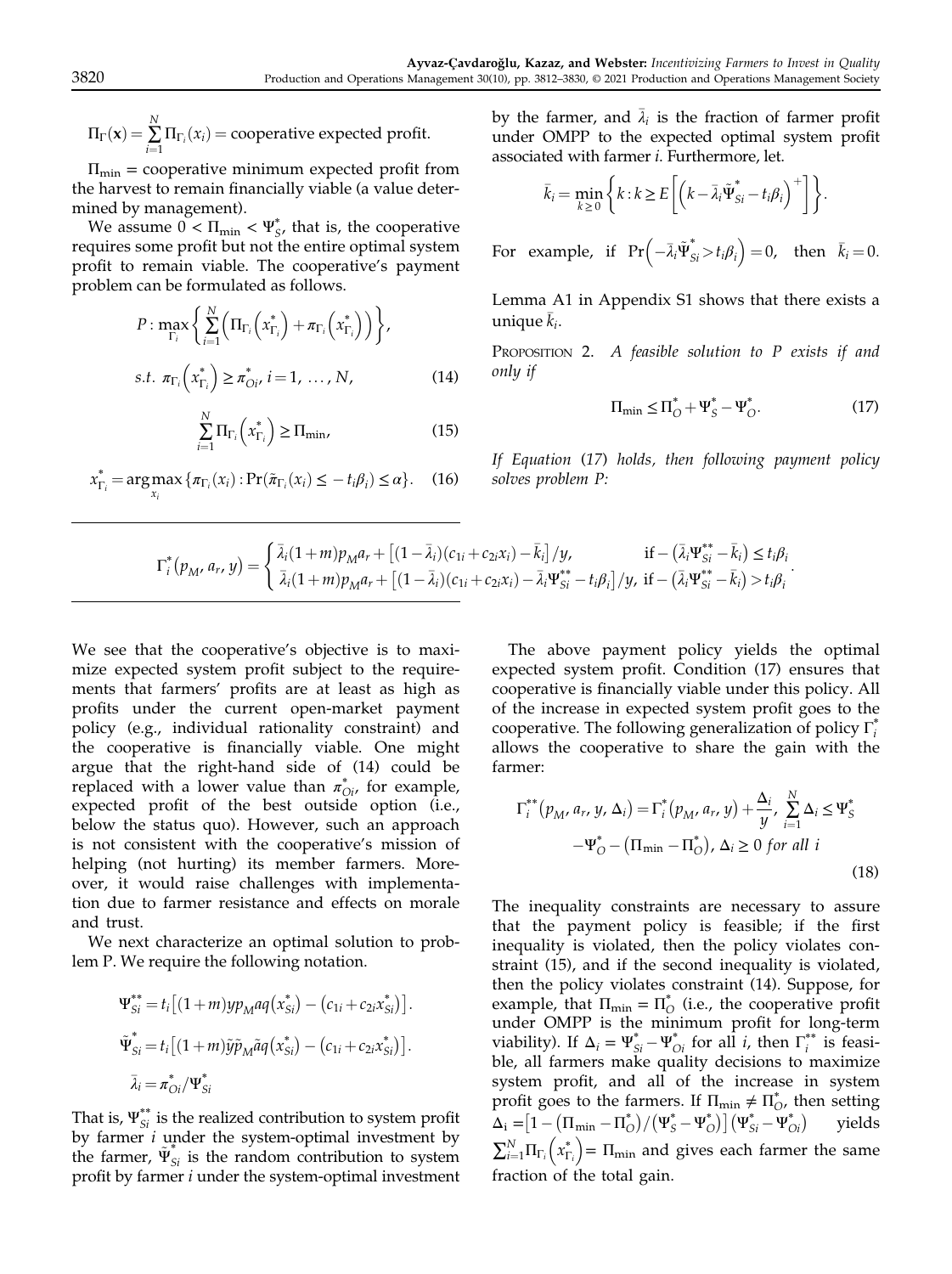#### 4.3. Policy Implementation: RSPP and BMPP

Our conversations with Taris<sub>s</sub> management have made it clear that ease of implementation of any new farmer payment policy is an important consideration. Policy  $\overline{\Gamma}_i^{**}$ , which is a three-parameter policy, can be challenging to implement because the payment schedule depends on (1) the farmer's effortdependent cost per input unit  $c_{1i} + c_{2i}x_i$  and (2) the farmer's risk-aversion parameter  $\beta_i$ . In our motivating application, the cooperative has some ability to estimate the farmer's cost  $c_{1i} + c_{2i}x_i$  because supplies for maintaining the farm are purchased from the cooperative. However, the cooperative has little insight into each farmer's tolerable loss  $\beta_i$ .

Another potential disadvantage of  $\Gamma_i^{**}$  is the payment function contains a kink at a specific realization of a random variable (that itself is a function of three random primitives), that is, the payment function changes when the realization of  $\overline{\lambda}_i \widetilde{\Psi}_{Si}$  is above or below  $\overline{k}_i - t_i \beta_i$ .<br>This potentially makes the payment schedule more This potentially makes the payment schedule more complex to communicate with farmers. In the following, we define and analyze two single-parameter payment policies that have implementation advantages over  $\Gamma_i^{**}$ . Both of these policies eliminate the kink by ignoring the farmer's tolerable loss parameter  $\beta_i$  (in effect, setting  $\beta i = \infty$ ). One policy eliminates parameter  $\bar{k}_i$  and the other policy eliminates parameter  $\bar{\lambda}_i$ .

We refer to the first payment policy as the revenuesharing payment policy (RSPP). Compared to policy  $\Gamma_i^*$ , RSPP sets  $\vec{k}_i = 0$  and replaces  $\vec{\lambda}_i$  with free parameter  $\lambda_i$ : f

$$
\Gamma_{Ri}(p_M, a_r, y) = \lambda_i (1+m) p_M a_r + (1-\lambda_i)(c_{1i} + c_{2i} x_i)/y, \quad (19)
$$

where  $\lambda_i > 0$ . Under RSPP, the farmer receives fraction  $\lambda_i$  of the system profit from his orchard. This policy resembles the revenue-sharing contracts of the supply chain literature. As in these contracts, implementation of RSPP requires transparency and/or trust in farmer/cooperative costs and cooperative revenues. Given that transparency/trust is in place, the policy is simple to communicate—the farmer receives fraction  $\lambda_i$ of the farmer's contribution to system profit.

PROPOSITION 3. Under RSPP, farmer i's random profit function, mean, and variance are

$$
\tilde{\pi}_{Ri}(x_i) = \lambda_i t_i [(1+m)q(x_i)Z_O - (c_{1i} + c_{2i}x_i)],
$$
 (20)

$$
\pi_{Ri}(x_i) = \lambda_i t_i \left[ (1+m) q(x_i) \mu_{Z_O} - (c_{1i} + c_{2i} x_i) \right],
$$
 (21)

$$
V[\tilde{\pi}_{Ri}(x_i)] = [\lambda_i t_i (1+m) q(x_i)]^2 \sigma_{Z_O}^2; \tag{22}
$$

If farmers are risk neutral, then there exists an implementation of RSPP in which all farmers select systemoptimal effort if and only if

$$
\Pi_{\min} \le \Pi_{\mathcal{O}}^* + \Psi_{\mathcal{S}}^* - \Psi_{\mathcal{O}}^*.
$$
\n(23)

Condition (23) ensures that cooperative is financially viable under this policy. Since  $\Psi_S^* - \Psi_O^* > 0$ , the condition as assumed to be satisfied if the connective is tion as assured to be satisfied if the cooperative is viable under the status quo (OMPP).

Our next result characterizes the effects of farmer risk aversion on RSPP. Let  $\Psi_{Si}^*(\alpha)$  denote the *α*-fractile of tarmer i's contribution to system profit given optimal farmer i's contribution to system profit given optimal effort  $x_{Si}^*$ , that is,  $\Psi_{Si}^*(\alpha) = \bar{t}_i[(1+m)q(x_i)z_O(\alpha) (c_{1i}+c_{2i}x_i)$ . Let  $\sigma_{Z_O}^2$  denote the variance in open-<br>market price at the lowest quality that is  $\sigma^2 = V[Z_O]$ market price at the lowest quality, that is,  $\sigma_{Z_O}^2 = V[Z_O].$ 

PROPOSITION 4. Under RSPP, if the farmer is risk averse, then the farmer's VaR constraint is nonbinding at system-optimal effort if and only if

$$
\lambda_i \ge \frac{-t_i \beta_i}{\Psi_{Si}^*(\alpha)};
$$
\n(24)

and if  $\max\left\{\frac{t_i\beta_i}{-\Psi^*_{Si}(\alpha)}, \frac{\pi^*_{oi}}{\Psi^*_{Si}}\right\} \leq 1 - \left(\frac{\Pi_{\min}}{\Pi^*_{oi}}\right)$  $\left(\frac{\Pi_{\min}}{\Pi_{\circ}^*}\right) \left(\frac{\Pi_{\circ i}^*}{\Psi_{si}^*}\right)$  for all i, then setting

$$
\lambda_i \in \left[ \max \left\{ \frac{t_i \beta_i}{-\Psi^*_{Si}(\alpha)}, \frac{\pi^*_{Oi}}{\Psi^*_{Si}} \right\}, 1 - \left( \frac{\Pi_{\min}}{\Pi^*_{O}} \right) \left( \frac{\Pi^*_{Oi}}{\Psi^*_{Si}} \right) \right] \text{ for all } i
$$
\n(25)

yields an implementation of RSPP in which all farmers select system-optimal effort.

The numerator of the right-hand side of Equation (24) is the farmer's acceptable (negative) profit under the VaR constraint (i.e., the product of number of trees and acceptable loss per tree). The denominator is the  $\alpha$ -fractile of the farmer's contribution to system profit at system-optimal effort. Thus, the ratio represents a lower limit on acceptable  $\alpha$ -fractile profit as a percent of system profit according to the VaR constraint. The left-hand side is the ratio of system profit paid to the farmer under RSPP, which must dominate the righthand side to satisfy the VaR constraint. Condition (25) assures that both the farmer's VaR constraint and the cooperative's constraint for long-term financial viability are satisfied.

The next payment policy sets  $\bar{\lambda}_i = 1$  and replaces  $\bar{k}_i$ in policy  $\Gamma_i^*$  with free parameter  $k_i$ . Setting  $\bar{\lambda}_i = 1$  allows the farmer's payment to reflect the full pricing power of the cooperative. For this reason, we refer to the policy as the brand markup payment policy (BMPP):

$$
\Gamma_{Bi}(p_M, a_r, y) = (1 + m)p_M a_r - k_i/y.
$$
 (26)

Under BMPP, the farmer receives the retail price for the oil from his orchard less a constant  $t_i k_i$ . This policy is again easy to understand and communicate. It is akin to a two-part tariff with the cooperative acting like a landowner and obtaining rent per tree from the farmer. Compared to RSPP, BMPP requires less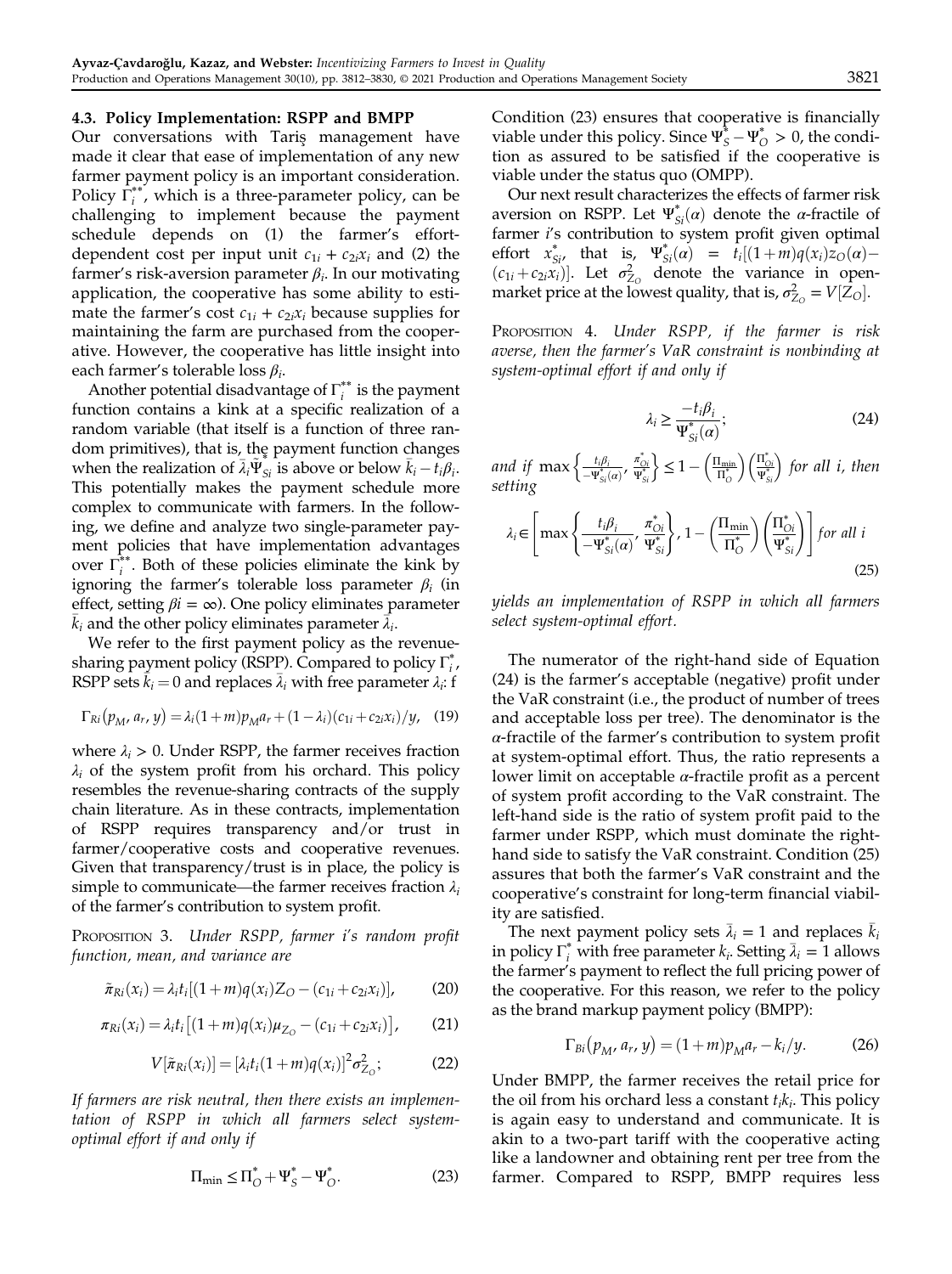information sharing and/or trust to implement; sharing of private information is limited to the cooperative. The cooperative shares the retail price of the product net of variable costs. Farmers, who can observe retail prices and are aware of the openmarket price are able to judge the degree to which the cooperative's proposed payment schedule is reasonable. The policy is simple to communicate—the farmer pays the cooperative  $k_i$  per tree and is paid the cooperative's net markup over open-market price of the product.

PROPOSITION 5. Under BMPP, farmer i's random profit function, mean, and variance are

$$
\tilde{\pi}_{Bi}(x_i) = t_i[(1+m)q(x_i)Z_O - (c_{1i} + c_{2i}x_i) - k_i],
$$
 (27)

$$
\pi_{Bi}(x_i) = t_i \left[ (1+m)q(x_i)\mu_{Z_O} - (c_{1i} + c_{2i}x_i) - k_i \right],
$$
 (28)

$$
V[\tilde{\pi}_{Bi}(x_i)] = [t_i(1+m)q(x_i)]^2 \sigma_{Z_O}^2; \qquad (29)
$$

If farmers are risk neutral, then there exists an implementation of BMPP in which all farmers select systemoptimal effort if and only if

$$
\Pi_{\min} \le \Pi_{\mathcal{O}}^* + \Psi_{\mathcal{S}}^* - \Psi_{\mathcal{O}}^*.
$$
 (30)

PROPOSITION 6. Under BMPP, if the farmer is risk averse, then the farmer's VaR constraint is nonbinding at system-optimal effort if and only if

$$
k_i \le \beta_i + \frac{\Psi_{Si}^*(\alpha)}{t_i};\tag{31}
$$

and if  $\left(\frac{\Pi_{\min}}{\Psi_{S}^{*}}\right)$  $\left(\frac{\Pi_{\min}}{\Psi_{S}^{*}}\right) \left(\frac{\Psi_{Si}^{*}}{t_{i}}\right) \leq \min\left\{\beta_{i}+\frac{\Psi_{Si}^{*}(\alpha)}{t_{i}},\frac{\Psi_{Si}^{*}-\pi_{oi}^{*}}{t_{i}}\right\}$  for all i, then setting,

$$
k_i \in \left[ \left( \frac{\Pi_{\min}}{\Psi_{\mathcal{S}}^*} \right) \left( \frac{\Psi_{\mathcal{S}i}^*}{t_i} \right), \ \min \left\{ \beta_i + \frac{\Psi_{\mathcal{S}i}^* (\alpha)}{t_i}, \ \frac{\Psi_{\mathcal{S}i}^* - \pi_{\mathcal{O}i}^*}{t_i} \right\} \right] \text{ for all } i
$$
\n(32)

yields an implementation of BMPP in which all farmers select system-optimal effort.

As noted above, condition (30) ensures that the cooperative is financially viable under this policy (e.g., the condition is satisfied if the cooperative is viable under the status quo). The right-hand side of Equation (31) is difference between  $\alpha$ -fractile of optimal system profit and the farmer's acceptable loss divided by the number of trees. The left-hand side is the payment per tree, which must dominate the righthand side to satisfy the VaR constraint. Condition (32) assures that both the farmer's VaR constraint and the

cooperative's constraint for long-term financial viability are satisfied.

The literature on manufacturer–retailer supply chains has identified three basic contract forms that can coordinate a manufacturer–retailer supply chain in a newsvendor setting featuring a retailer decision on order quantity (e.g., see Cachon and Lariviere 2005): (1) revenue sharing, (2) two-part tariff, and (3) buyback/quantity flexibility. RSPP has features of a revenue-sharing contract—the buyer agrees to split system profit and the seller chooses quality effort. BMPP has features of a two-part tariff—the buyer's payment function has a term that depends on the seller's quality decision and a term that does not. Buyback/quantity-flexibility contracts do not apply in our setting (i.e., designed to accommodate specific features of the newsvendor model). Just as in the classical setting, policies RSPP, BMPP, and more generally  $\Gamma_i^{**}$ , specify a payment function that assures marginal profit of the decision-maker(s) is equal to the marginal profit of the system. Thus, in one sense, our general payment policy Γ<sup>\*\*</sup> and Proposition 2 reinforce the fundamental character of incentivealignment mechanisms in the supply chain literature. While there are differences in the details of incentivealignment policies for manufacturer–retailer and farmer–cooperative supply chains, the character of levers for incentive alignment is the same. However, our results and analyses address elements that have received little or no attention in the literature: (1) differing risk attitudes between seller and buyer, and (2) a buyer purchasing from heterogeneous sellers. These two distinctive features of our model are addressed next.

Although risk aversion of farmers is a phenomenon often observed in practice, many studies either ignore it, or investigate this element within the context of quantity decisions (Chen and Tang 2015, Huh et al. 2012, Peng and Pang 2019, Ye et al. 2020). Despite the fact that VaR or CVaR is frequently used to model the risk aversion of suppliers in the literature, to our knowledge, none of the previous studies in agricultural or manufacturing supply chains literature allowed the parameters of the risk function to vary across suppliers. Furthermore, the impact of different forms of payment policies (e.g., revenue sharing, twopart tariff) on mitigating the negative effect of risk aversion has not been discussed before.

The next result characterizes farmer's VaR under RSPP and BMPP given optimal effort when the VaR constraint is relaxed. If VaR is greater than  $\beta_i$ , for example, then the farmer's VaR constraint is binding. The proposition relies on an allocation rule that we explain here. Farmer VaR under RSPP and BMPP is affected by the manner in which the gain from incentive alignment is allocated to individual farmers.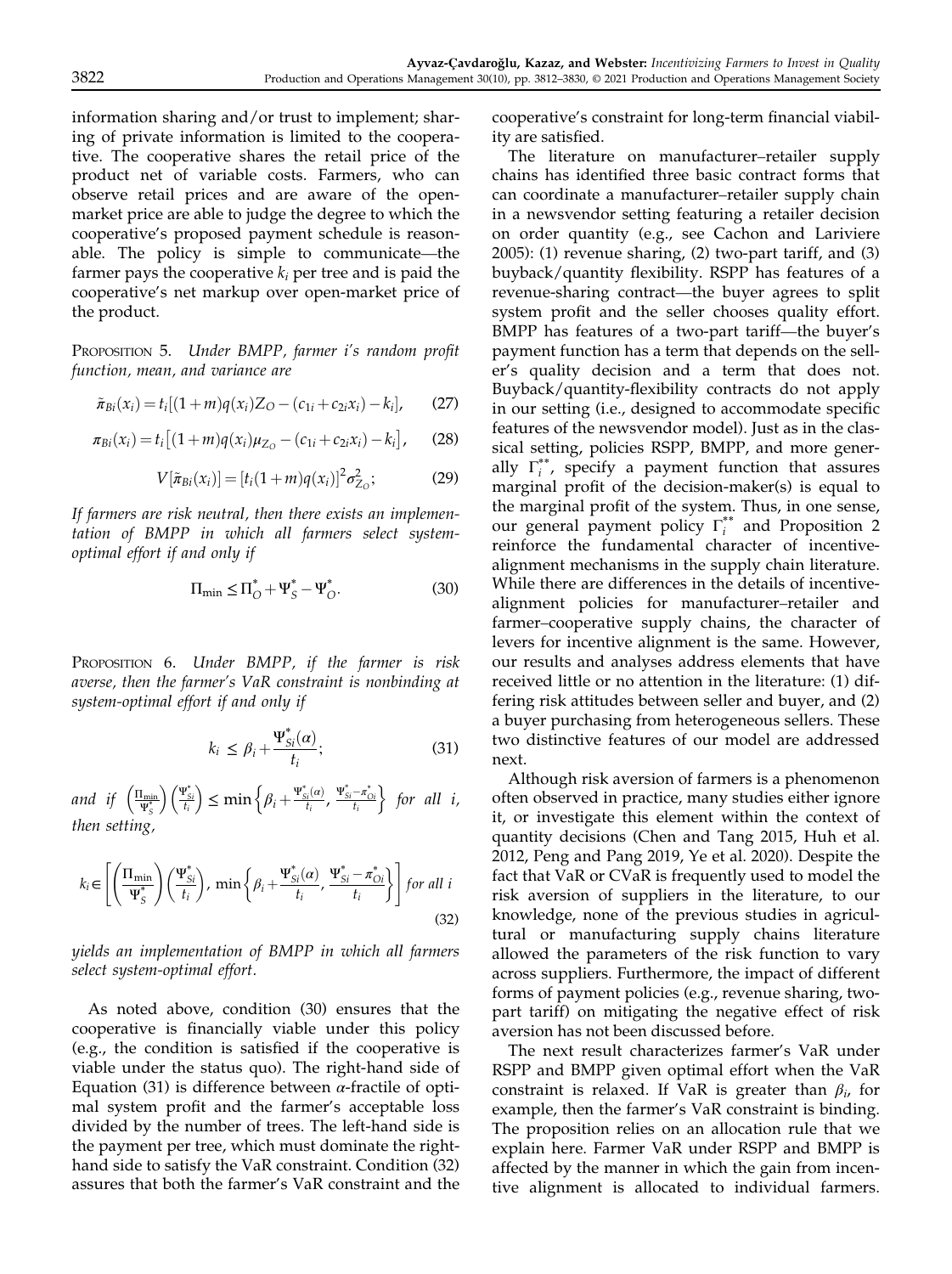To simplify presentation and interpretations, let  $\gamma = \prod_{\min}/\prod_{O}^{*}$ , for example,  $\gamma$  is the cooperative's minimum profit to assure financial viability as a percent of the status quo profit. While there is an infinite number of ways for allocating the gain in system profit to farmers, we present results for the case of a "fair" policy, that is, the gain allocated to each farmer under RSPP and BMPP is equal to the farmer's contribution to increased expected system profit. This means that the values of  $\lambda_i$  and  $k_i$  are set so that the increase in expected profit under RSPP and BMPP is.

$$
\pi_{Ri}(x_{Si}^*) - \pi_{Oi}^* = \pi_{Bi}(x_{Si}^*) - \pi_{Oi}^* = \Psi_{Si}^* - \Psi_{Oi}^* - (\gamma - 1)\Pi_{Oi}^*.
$$
\n(33)

The farmer's gain is the increase in expected profit from system-optimal effort,  $\Psi_{Si}^* - \Psi_{Di}^*$ , augmented by<br>any necessary adjustment to satisfy the cooperative's any necessary adjustment to satisfy the cooperative's minimum profit constraint. If  $\Pi_{\min} < \Pi_{\text{O}}^*$ , for example, then the cooperative shares fraction  $1 - \gamma$  of the farmer's profit contribution to cooperative profit under the status quo in addition to the gain in profit from the farmer's effort.

PROPOSITION 7. Under fair allocation of gain to farmers, the policy parameters for RSPP and BMPP are

$$
\lambda_i = 1 - \gamma \Pi_{0i}^* / \Psi_{Si'}^* \tag{34}
$$

$$
k_i = \gamma \Pi_{\text{O}i}^* / t_i. \tag{35}
$$

The farmer's value at risk for each policy when the VaR constraint is relaxed is

$$
t_i \beta_{Ri}(x_{Si}^*) = -\Psi_i(\alpha, x_{Si}^*) + \left(\frac{\Psi_i(\alpha, x_{Si}^*)}{\Psi_{Si}^*}\right) \gamma \Pi_{Oi}^* \qquad (36)
$$

$$
t_i \beta_{Bi}(x_{Si}^*) = t_i \beta_{Bi}(x_{Si}^*) = -\Psi_i(\alpha, x_{Si}^*) + \gamma \Pi_{Di}^* > t_i \beta_{Ri}(x_{Si}^*).
$$
\n(37)

We see that a farmer's value at risk at the systemoptimal effort is lower under RSPP than BMPP. There are hints of this result in the expressions for variance in farmer profit in Propositions 3 and 5, that is,

$$
V[\tilde{\pi}_{Ri}(x_i)]/V[\tilde{\pi}_{Bi}(x_i)]=\lambda_i^2<1
$$

(see (22) and (29)). BMPP is an extreme policy in the sense that all of the risk is borne by the farmer; the cooperative's profit is fixed at  $\Pi_{\text{min}}$ . If farmers are risk neutral or if VaR constraints are not binding at the system-optimal effort for all farmers under BMPP (i.e.,  $\beta_{Bi}(\bar{x}_{Si}^*) < \beta_i$  for all *i*), then this difference has no effect on system profit—both RSPP and BMPP maximize system profit. However, if this condition is not met, then RSPP yields better performance than BMPP through higher quality efforts by farmers.

To provide a comparison of OMPP with RSPP and BMPP, we similarly consider the farmer's effort decision under OMPP when the VaR constraint is relaxed (i.e., at effort  $x_{0i}^{\circ} \geq x_{0i}^*$ ). The farmer's VaR is

$$
t_i \beta_{0i} (x_{0i}^{\text{o}}) = -t_i \big[ q(x_{0i}^{\text{o}}) z_{0}(a) - (c_{1i} + c_{2i} x_{0i}^{\text{o}}) \big].
$$

(see Equation (48)). To compare with RSPP and BMPP, we set  $\gamma = 1$  (so expected cooperative profit under RSPP and BMPP is the same as under OMPP) and write in VaR-expanded form:

$$
t_i \beta_{Ri}(x_{Si}^*) = -t_i [(1+m)q(x_{Si}^*)z_O(\alpha) - (c_{1i} + c_{2i}x_{Si}^*)](1 - \Pi_{OI}^* / \Psi_{Si}^*).
$$
  

$$
t_i \beta_{Bi}(x_{Si}^*) = -t_i [(1+m)q(x_{Si}^*)z_O(\alpha) - (c_{1i} + c_{2i}x_{Si}^*)] + \Pi_{OI}^*.
$$

While  $q(x_{oi}^*)z_O(a) < q(x_{Si}^*)z_O(a)$  (due to (13) and non-<br>persime open-market price  $Z_O$ ) it is also the case that negative open-market price  $Z_{\text{O}}$ ), it is also the case that  $c_{2i}\overline{x}_{0i}^* < c_{2i}\overline{x}_{Si}^*$ . Consequently, depending on the values of parameters and the probability distributions, the farmer's VaR may be higher or lower under OMPP compared to RSPP and BMPP.

#### 4.4. Practical Considerations: Risk Aversion and Farmer Heterogeneity

The optimal policy  $\Gamma_i^*$  in Proposition 2 shows how the negative effects of farmer risk aversion on farmer effort can be eliminated though the selection of policy parameter values. In particular, parameter  $\overline{k}_i$  is defined to guarantee that the farmer's maximum loss per tree is no more than the farmer's tolerable loss  $\beta_i$ . In effect, the optimal policy provides insurance for downside risk, while aligning the farmer's incentives with the system. This raises the possibility of introducing insurance as a separate instrument in conjunction with RSPP or BMPP (or OMPP). Aside from addressing the negative effects of farmer risk aversion, insurance can be tailored to each farmer without knowledge of the farmer's risk aversion. For example, consider an insurance policy limits the farmer's loss per tree to no more than  $\beta$ . The farmer is free to select among alternative values of  $β$ . Farmer *i* has incentive to select his tolerable loss  $\beta_i$ , which minimizes his insurance payment while satisfying his VaR constraint. The random payout under the insurance policy depends on  $\beta_i$  and the farmer's profit, which in turn depends on the payment policy, observed yield and quality, and farmer costs. For example, the insurance payout associated with random profit  $\tilde{\pi}_i$  is  $\max \{-\tilde{\pi}_i - t_i \beta_i, 0\}$ . The cost of the insurance to the farmer is the expected payout  $E$ [max $\{-\tilde{\pi}_i - t_i\beta_i, 0\}$ ] plus some markup to cover profit requirements of the provider.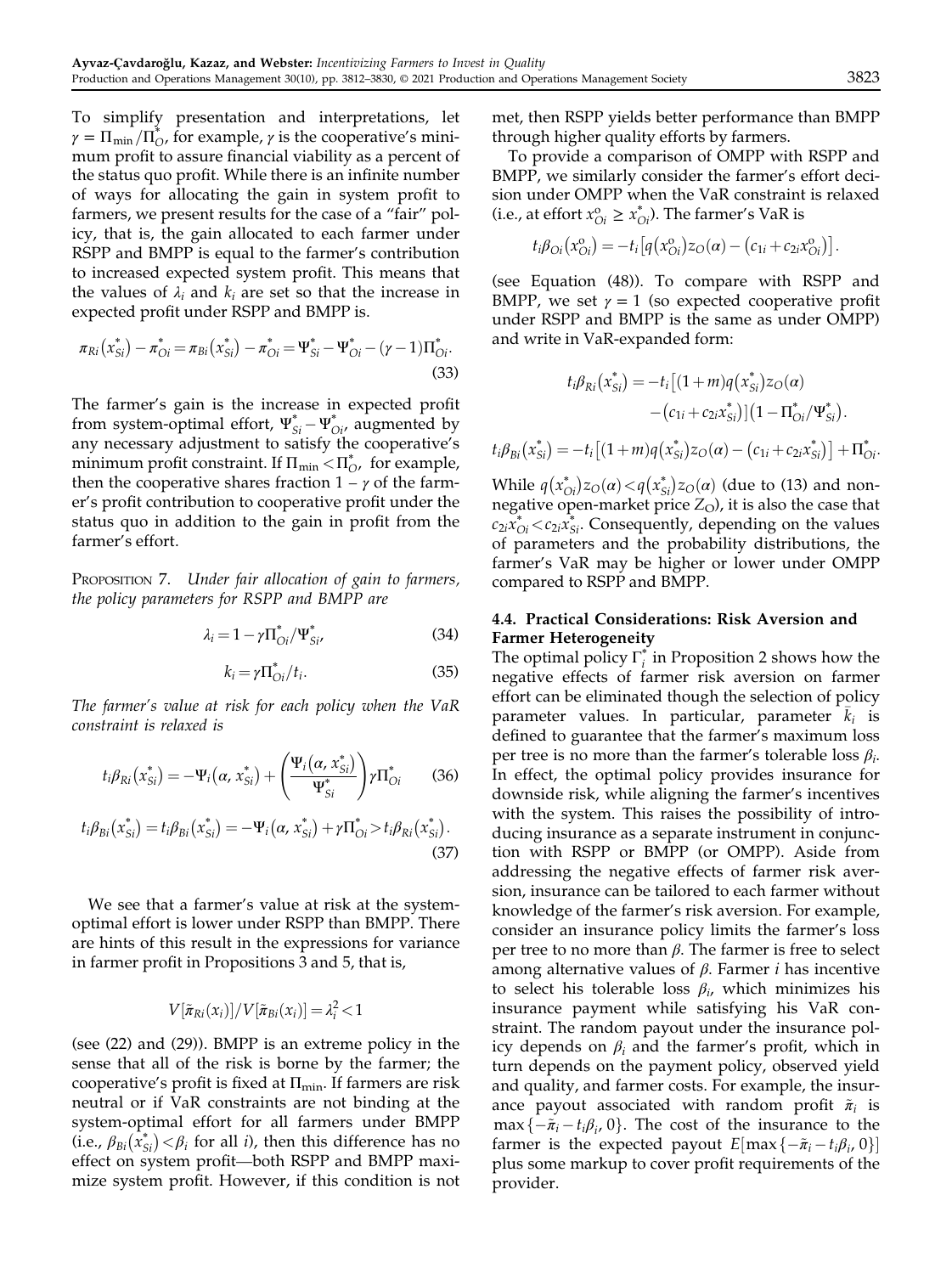As a risk-neutral entity, the cooperative can provide insurance to farmers with the insurance premium equal to the expected cost, gaining the benefits of increased quality with zero expected cost/profit from the insurance offering. In this case, both cooperative and farmer profits improve when insurance is available. Our conversations with management at Taris¸ indicate this is their preference (e.g., as opposed to insurance offered through a third-party provider that will extract some surplus). The insurance policy is relatively simple to implement because Taris¸ has data regarding farmer expenses (i.e., farmers purchase supplies from the cooperative), regional yield, openmarket price for the lowest grade of premium oil (with 2% oleic acidity), and the cooperative's payment schedule over time. The data enable Taris¸ to compute the distribution of farmer profit, from which the premium can be calculated for any loss threshold. As a result, Tariş has begun to offer insurance of this type to farmers in a small village of olive growers on a pilot basis.

The following result formalizes the point that inefficiencies under OMPP arise from a combination of farmer risk aversion and incentive misalignment, and that the use of BMPP or RSPP with insurance eliminates these inefficiencies. We use /I to indicate a payment policy with insurance. The corollary assumes that  $\Pi_{\min} - \Pi_{\Omega}^* \leq \Psi_{\Omega}^* - \Psi_{\Omega}^*$ . The assumption says that, relative to the status quo, the cooperative does not need to extract more than the gain in system profit when farmers select system-optimal effort in order to remain viable. The assumption likely holds in practice, for example, otherwise the profit requirements in constraints (14) and (15) are simply not sustainable.

COROLLARY 1. Suppose 
$$
\Pi_{\text{min}} - \Pi_{\bigcirc}^* \leq \Psi_S^* - \Psi_{\bigcirc}^* \cdot x_{B/Ii}^* = x_{R/Ii}^* = x_{Si}^* > x_{O/Ii}^* = x_{Oi}^* \geq x_{Oi}^*; \ \Psi_{B/I}^* = \Psi_{R/I}^* = \Psi_S^* > \Psi_{O/I}^* \geq \Psi_O^*.
$$

Farmers are not the same. In addition to differences in risk aversion that may be addressed through crop insurance, some farmers are more efficient than others. Farmers may differ in their efficiency along two dimensions:  $c_{1i}$  reflects the farmer's cost per tree exclusive of any quality effort (e.g., related to age of trees, location and layout of the farm, etc.);  $c_{2i}x$  captures farmer's cost to produce oil of average quality  $q(x)$  (e.g., affected by farmer expertise, access to labor, etc.).

In practice, it is often desirable to stipulate a uniform payment schedule, that is, a single qualitydependent payment schedule that applies to all farmers. It is with respect to this feature that BMPP offers an advantage over RSPP. Notice that the RSPP payment schedule  $\Gamma_{Ri}(p_M, a_r, y)$  depends on  $c_{1i}$  and  $c_{2i}$ . Thus, even when insurance is used to mitigate risk aversion, a single RSPP payment schedule will not lead to system-optimal effort by all farmers (excluding the extreme of identical farmers). However, BMPP is less restricted because  $\Gamma_{Bi}(p_M, a_r, y)$  does not depend on farmer's cost parameters.

PROPOSITION 8. (a) If farmers are not identical in their cost efficiencies, then there does not exist a uniform RSPP/I payment schedule that will maximize system profit. (b) If

$$
\frac{\Pi_{\min}}{T} \le \min_{i} \left\{ \frac{\Psi_{Si}^{*} - \pi_{oi}^{*}}{t_i} \right\} \tag{38}
$$

Then the following uniform BMPP/I payment schedule maximizes system profit

$$
\Gamma_{Bi}(p_M, a_r, y) = (1+m)p_M a_r - k/y \text{ for any}
$$
\n
$$
k \in \left[\frac{\Pi_{\min}}{T}, \min_i \left\{\frac{\Psi_{Si}^* - \pi_{oi}^*}{t_i}\right\}\right].
$$
\n(39)

The left side of condition (38) is the minimum profit per tree for the cooperative to remain financially viable. The expression on the right,  $(\Psi_{Si}^* - \pi_{Oi}^*)/t_i$ , is<br>the maximum profit per tree that the cooperative the maximum profit per tree that the cooperative could extract from farmer i while providing farmer profit of at least  $\pi_{oi}^*$ . As noted above, the payment schedule given in (39) is simple to communicate: each farmer pays k per tree and receives the retail price net of cooperative variable cost for his oil.

If insurance is not available and if the cost structure is similar across farmers, then RSPP will tend to be more attractive than BMPP. In such a setting, the lower variance in farmer profit becomes an advantage. Otherwise, BMPP is likely favored.

We contrast BMPP with a payment policy at some agricultural cooperatives (and cooperatives in general). Some cooperatives, though not Taris¸, distribute cooperative profits to its members at the end of each year. Such a policy, on the surface, may appear similar to BMPP, for example, the cooperative keeps portion  $kT$  with any remaining profit going to its member farmers. However, there is an important distinction. BMPP pays each farmer according to the quality of his harvest. A year-end profit distribution by the cooperative to farmers according to farm size eliminates this linkage, and thus, it does not align an individual farmer's incentives with the system. A farmer's payoff from a high investment to improve quality is diluted by the lack of investment by other farmers (e.g., free-rider effect). This behavior is observed, for example, in the study by de Zegher et al. (2019), when sheep farmers are paid according to the average value of the output among all farmers. The authors study the positive effects of a change to a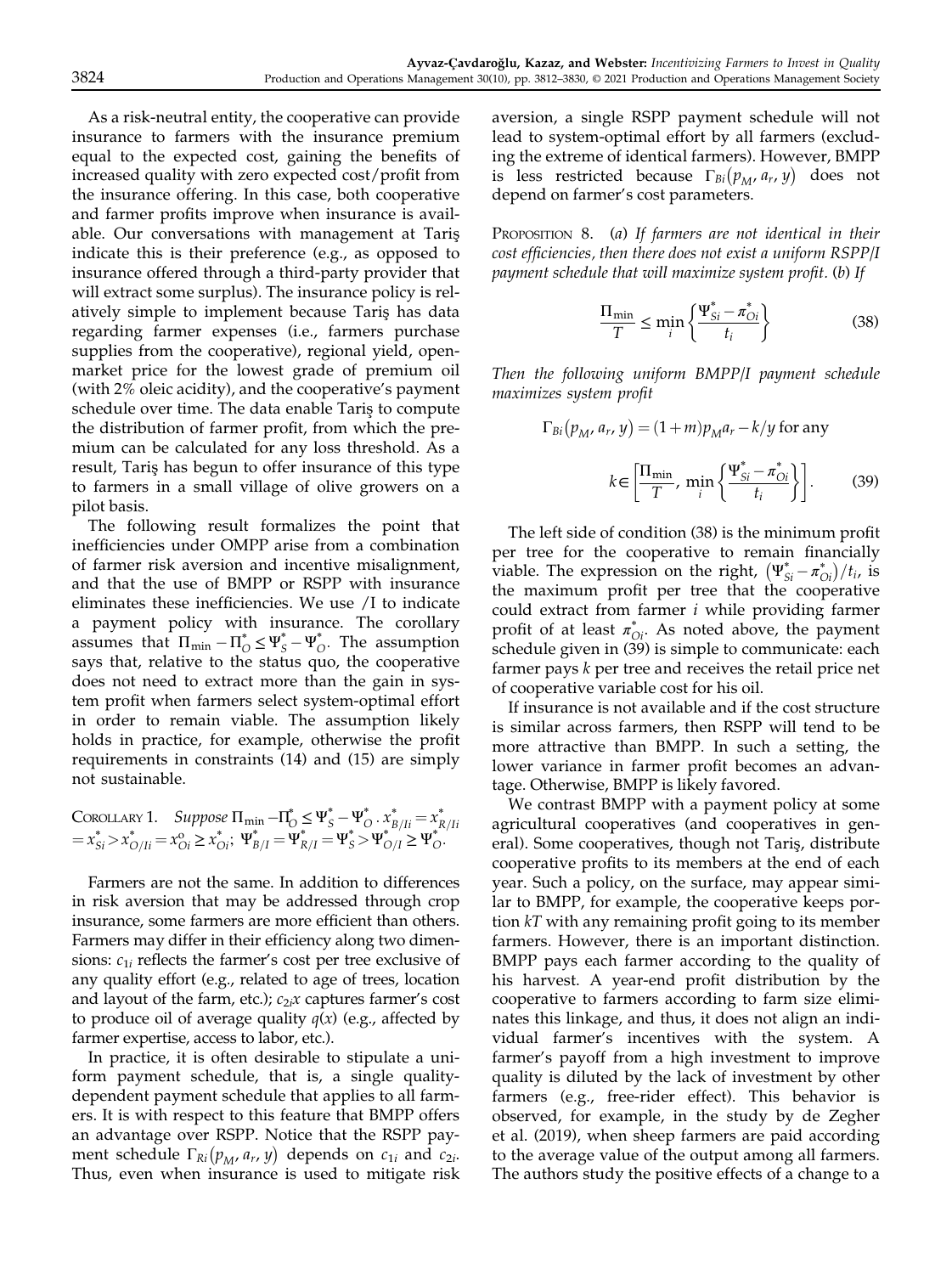direct-sourcing model in which farmers are paid according to the value of their individual outputs.

In summary, the quality-based payment to member farmers in our study eliminates the free-riding effects that are seen in traditional cooperatives. Thus, while the motivation for our work comes from a for-profit cooperative, the insights from our analysis may be relevant for traditional cooperative structures with farmers as owners and profits distributed among the farmers.

Moreover, our conclusions are robust over a broad family of random revenue models that exhibit separability and a set of risk measures that include any coherent risk measure in addition to VaR. That is, given that  $\tilde{r}_O(x_i)$  denotes the random open-market price per input unit given farmer effort  $x_i$ , consider the following general structure for effort-dependent random open-market price per input unit:

$$
\tilde{r}_O(x_i) = q_1(x_i) + q_2(x_i)g(\tilde{a}, \tilde{\varepsilon}, \tilde{y}).
$$
\n(40)

where  $q_1$  and  $q_2$  are increasing concave functions, and  $g$  is any function of the three random primitives for farmer crop quality  $(\tilde{a})$ , yield in the region  $(\tilde{y})$ , and remaining unobservable factors that affect the open-market price  $(\tilde{\varepsilon})$ . (For example, for the model in Section 3,  $\tilde{r}_O(x_i) = q(x_i)\tilde{y}\tilde{a}\left(\mu_{p_M} - b(\tilde{y}-1) + \tilde{\varepsilon}\right)$ , that is,  $q_1(x_i) = 0$ ,  $q_2(x_i) = q(x_i)$ , and  $g(a, \epsilon, y) =$  $ya(u_{p_M} - b(y-1) + \varepsilon)$ ). It can be shown that the results of the analysis (i.e., farmers underinvesting, risk-averse farmers underinvesting more than riskneutral farmers, and as evident in Section 5 that it is possible to coordinate the entire system via BMPP or RSPP combined with insurance) hold under general random revenue function (40) with either VaR as the risk measure or any coherent risk measure. For further details on robustness of the results, please see Proposition 11 in Appendix S1 and the related discussion.

#### 4.5. Quadratic Cost of Quality

We specify a functional form for the relationship between cost and quality in order to illustrate relationships among decisions and profits in more detail. Taris¸ does not collect data on the quality–cost relationship. However, drawing on knowledge of the industry, management at Taris¸ helped us select a quadratic quality cost function. This function captures diminishing marginal return to quality in a plausible manner in the view of management and affords some tractability. Quality as a function of effort  $x_i$  is

$$
q(x_i) = 1 + x_i^{1/2}
$$
 (41)

and farmer i cost as a function of quality is  $C_i(q) = c_{1i} + c_{2i}(q-1)^2$  (obtained by inverting  $q(x_i)$ and substituting into cost  $c_{1i} + c_{2i}x_i$ ).

The following proposition shows relationships between OMPP and system-optimal decisions and profits associated with farmer i given the quality function defined in (41). Note that expected system profit associated with farmer i given no investment in quality is

$$
\Psi_i(0) = t_i [(1+m)\mu_{Z_O} - c_{1i}] \tag{42}
$$

(see Equation (47)). We refer to  $\Psi_i(0)$  as *base profit*.

PROPOSITION 9. The optimal decision, expected quality, and system profit under policies OMPP, OMPP/I, and coordinating policies RSPP/I and BMPP/I are as follows:

$$
x_{oi}^{*} \le x_{oi}^{o} = \left(\frac{\mu_{Z_{oi}}}{2c_{2i}}\right)^{2} \le x_{Si}^{*} = \left(\frac{(1+m)\mu_{Z_{oi}}}{2c_{2i}}\right)^{2},
$$
  

$$
q(x_{oi}^{*}) \le q(x_{oi}^{o}) = 1 + \frac{\mu_{Z_{oi}}}{2c_{2i}} \le q(x_{Si}^{*}) = 1 + (1+m)\frac{\mu_{Z_{oi}}}{2c_{2i}},
$$
(43)

$$
\Psi_i(x_{0i}^*) \le \Psi_i(x_{0i}^0) = \Psi_i(0) + t_i(1+2m) \left(\frac{\mu_{Z_0}^2}{4c_{2i}}\right) \le \Psi_i(x_{Si}^*)
$$

$$
= \Psi_i(0) + t_i(1+m)^2 \left(\frac{\mu_{Z_0}^2}{4c_{2i}}\right).
$$
(44)

Expressions (42)–(44) show how the increase in system profit from incentive alignment depends on farmer cost and revenue terms. Suppose that the VaR constraint is nonbinding under OMPP, or that OMPP is offered with insurance (i.e., OMPP/I). Expression (44) shows the difference in system profit and base profit  $\Psi_i(0)$  for OMPP and for RSPP/I (equivalently, BMPP/I). We see that incentive alignment increases the difference by a factor of  $1+m^2/(1+2m)$  that depends only on margin. However, the other parameters ( $c_{1i}$ ,  $c_{2i}$ ,  $\mu_{Z_O}$ ), in conjunction with *m*, affect the percentage gain in system profit  $\Psi_i(x_{Si}^*) / \Psi_i(x_{Di}^0) - 1$ . The next proposition presents comparative static results for  $\Psi_i(x_{Si}^*)/\Psi_i(x_{Oi}^{\circ}).$ 

PROPOSITION 10. The value of the ratio  $\Psi_i(x_{Si}^*)/\Psi_i(x_{oi}^{\circ})$ is decreasing in  $c_{2i}$  and is increasing in  $c_{1i}$ ;  $\Psi_i(x_{Si}^*)/\Psi_i(x_{Oi}^{\delta})$  is increasing in  $\mu_{Z_O}$  if and only if

$$
\frac{\mu_{Z_O}}{c_{1i}} \ge \frac{2}{1+m'},\tag{45}
$$

And is increasing in m if  $\frac{\mu_{Z_{\text{O}}}}{c_{1i}} \geq \frac{2}{1+m}$ .

Note that the gain in system profit over OMPP/I is greater for an efficient farmer (small  $c_{2i}$ ) than an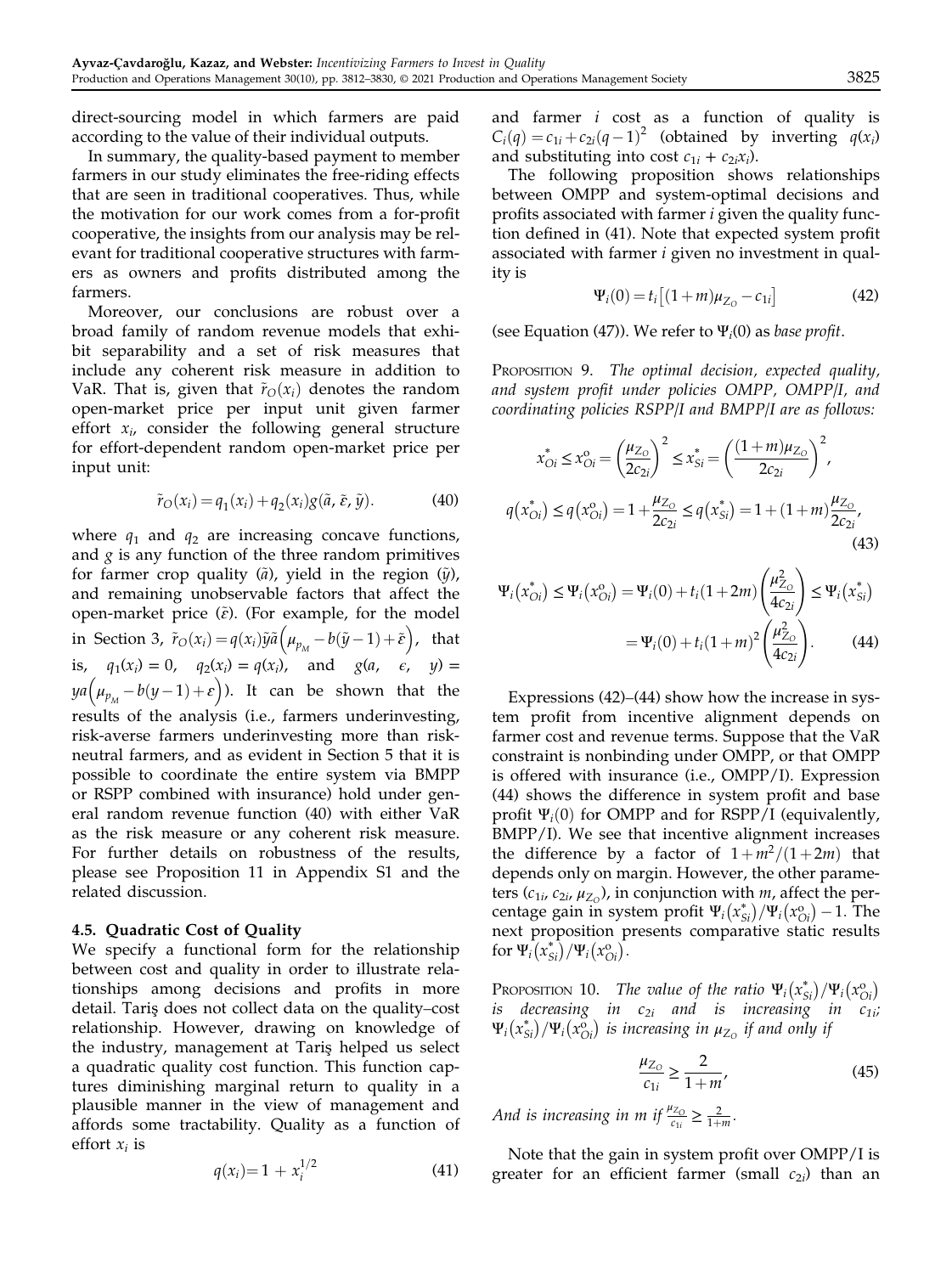inefficient farmer (large  $c_{2i}$ ). This is a consequence of the convexity of the quality cost function, which causes the difference in average quality,  $q(x_{Si}^*) - q(x_{Oi}^{\circ})$ , to be decreasing in  $c_{2i}$ . On the other hand if the cost of achieving the lowest quality  $(c_i)$ hand, if the cost of achieving the lowest quality  $(c_{1i})$ increases, then the percentage gain in system profit increases. However, this is only because all profits shrink as  $c_{1i}$  increases; the absolute difference in system profit  $\Psi(x_{Si}^*) - \Psi(x_{Oi}^0)$  is independent of  $c_{1i}$ .<br>The effect of increasing  $\mu$ - and  $m$  is not

The effect of increasing  $\mu_{Z_O}$  and *m* is nuanced because increases in these parameters (1) inflate both  $\Psi_i(x_{Si}^*)$  and  $\Psi_i(x_{Oi}^{\text{o}})$ , which puts negative pressure on the percentage gain, and (2) increase the quality difference  $q(x_{Si}^*) - q(x_{oi}^{\circ})$ , which puts positive pressure<br>on the percentage gain. For the case of  $y_{\sigma}$ , a simple on the percentage gain. For the case of  $\mu_{Z_{\scriptscriptstyle O}}$ , a simple inequality delineates the boundary between where negative or positive pressure dominates. This inequality is a sufficient condition for  $\Psi_i(x_{Si}^*)/\Psi_i(x_{Oi}^{\mathrm{o}})$  to be increasing in markup  $(m)$ , for example, if the profit gain is increasing in  $\mu_{Z_O}$ , then it is assured to be increasing in  $m$ , but not vice versa. The reason for this result is related to expression (44). In (44), we see that increases in  $\mu_{Z_0}$  do not increase the profit gain relative to base profit, but  $m$  does. As a consequence, a necessary and sufficient condition for parameter  $m$  (as opposed to the sufficient condition in Proposition 10) is very complex and not insightful.

### 5. Estimating the Value of Insurance and Incentive Alignment in Practice

This section presents the financial impact of insurance and a payment scheme that aligns a farmer's incentives with the system (e.g., via BMPP or RSPP) relative to current practice at Taris¸. We explain how we calibrate our model in Section 5.1. Some farmers are more efficient than others (i.e., the cost to improve quality is not the same for all farmers). In Section 5.2, we examine OMPP and system-optimal quality levels and corresponding percentage improvement in system profit associated with farmer i over a range of farmer efficiencies. Our analysis illustrates how decisions and profits are influenced by the payment policy and farmer efficiency.

#### 5.1. Model Calibration

We use data from Taris to estimate parameters and probability distributions in our model. We express all cost and revenue terms in US\$. The input unit is the quantity that yields one liter of olive oil on average. The data for the open-market olive oil prices are obtained from MFAO. The sample mean and variance of the open-market price at the lowest quality in the premium category (2% acidity) are  $\mu_{p_M} = 3.8$  and  $\sigma_{p_M}$  = 1.06, respectively. The data for random yield





distribution  $\tilde{y}$  are provided by Tariş, and include yield realizations from 2007 to 2015 (see Figure A2 in Appendix S1). The probability mass function (pmf) of  $\tilde{y}$  is the nine historical realizations with probability 1/9;  $\mu_y = 1$  and  $\sigma_y^2 = 0.22$ . The correlation coefficient of observed price-yield data reported in Figure A1 is  $\rho_{p_M y} = -65.7\%$ . Tariş management believes correlation between uncertain yield  $\tilde{y}$  and uncertain quality effect  $\tilde{a}$  is insignificant, that is,  $\sigma_{ay} = \sigma_{ay^2} = 0$ . Furthermore, management estimates that the upper limit on uncertain quality effect is a 1% shift in oleic acidity, which translates to a maximum price shift of about  $1/7 \approx$ 14%. We model  $\tilde{a}$  as a uniform random variable on [6/7, 8/7].

The open-market price is clearly bounded, and thus the distribution of  $\tilde{\varepsilon}$  should be bounded. The random error parameter  $\tilde{\varepsilon}$  is uniformly distributed on [−1.2, 1.2]. Recall that the open-market price for the lowest quality of olive oil with 2% oleic acidity  $\tilde{p}_M$  and the regional yield  $\tilde{y}$  are correlated; the covariance of these two random variables is  $\sigma_{p_M y} = E \left[ \left( \tilde{p}_M - \mu_{p_M} \right) (\tilde{y} - 1) \right] = -b \sigma_y^2$ and the correlation can be expressed as  $\rho_{p_M y} = \frac{\sigma_{p_M y}}{\sigma_{p_M} \sigma_y} = \frac{-b \sigma_y}{\sigma_{p_M}} = \frac{-b \sigma_y}{(b^2 \sigma_y^2 + \sigma_z^2)}$  $\frac{1}{2}$ . We rearrange the correlation expression in order to estimate parameter  $b$  (sensitivity of open-market price to regional yield), that is,  $b = \sigma_{\varepsilon}/\sigma_{y} \bigg[ \Big( 1/\rho_{p_{M}y} \Big)^{2} - 1$  $\left[ \begin{array}{cc} 1 & 2 \\ 2 & 1 \end{array} \right]^{1/2}$  $=$  1.3. As a check on our uniform distribution assumption, we compare histograms of historical and model prices in the online supplement and find suitable comparability (see Figures A3 and A4). With these parameters and distributions, the expected open-market price per input unit at the lowest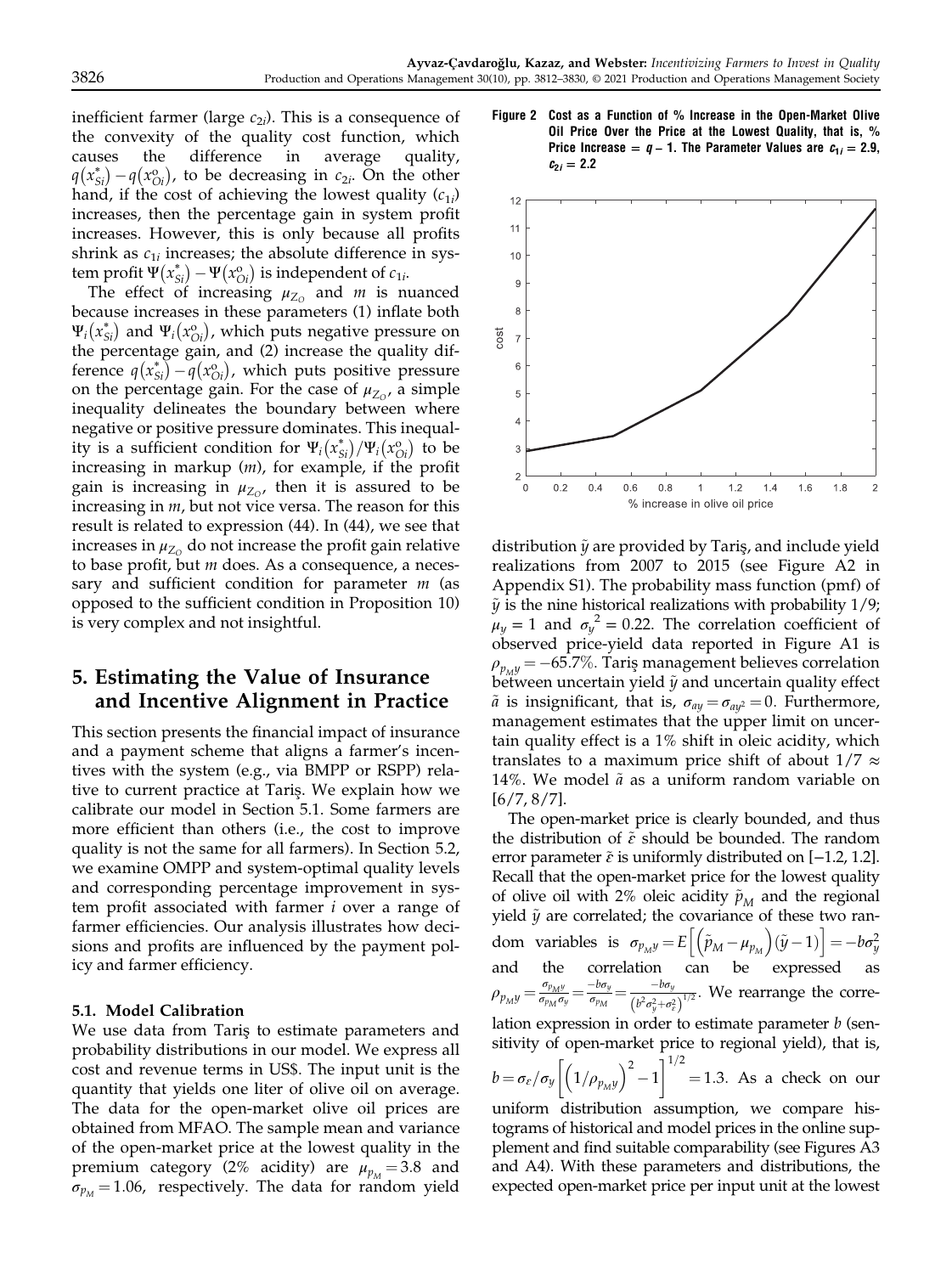quality level is  $\mu_{Z_O} = \mu_{p_M} - b\sigma_y^2 = 3.8 - 0.3 = 3.5$ , and the fractile of  $Z_{O}$  at  $\alpha = 0.10$  is  $z_{O}(0.10) = 1.9$ .

The brand markup parameter  $m$  is provided by Taris¸, which is the average markup that is net of all variable costs, including bottling, packing, distribution, over all of the oleic acidity levels in the premium category (i.e., oleic acidity  $\leq$  2%);  $m = 0.8$ . Taris management estimates the typical farmer cost per input unit at the lowest quality level to be \$2.9

$$
(\text{e.g., } \bar{c}_1 = \frac{1}{N} \sum_{i=1}^{N} c_{1i} = 2.9).
$$

 $i=1$ <br>Recall that the open-market price and the retail price of olive oil depend on quality. Figure 3 illustrates the relationship between cost of the effort by a typical (or average) farmer to improve quality and the corresponding percentage increase in olive oil price relative to the price for the lowest quality olive oil. We shared versions of Figure 2 (computed at different values of average marginal cost parameter  $\bar{c}_2$ ) with Tariş management in order to identify a value of  $\bar{c}_2$ . Their knowledge and experience suggest that  $\bar{c}_2$  = 2.2. In our analysis below, we examine the effect from different values of  $c_{2i}$  that span  $\bar{c}_2 = 2.2$ .

Our work has prompted Tariş to offer insurance to farmers from a small village in the Altınoluk region of Edremit Bay on a pilot basis. Our risk parameters draw on knowledge from this pilot program: 21 of 33 farmers elected to purchase insurance, and the most widely requested insurance coverage corresponds to a loss amount of  $\bar{\beta} = 0.8$ with probability estimated at  $\alpha = 0.10$ . We use

 $\beta_i = \bar{\beta} = 0.8$  in our numerical illustrations, but we also report results when the farmer's VaR constraint is nonbinding, for example, a farmer without insurance has a sufficiently high tolerable loss  $(\beta_i > \bar{\beta})$ or the farmer has insurance.

#### 5.2. Impact of Incentive Alignment on Quality and Profit for Different Farmer Efficiencies

Recall that  $q(x_i)$  is the expected percentage increase in price due to quality effort relative to zero effort to improve quality. Figure 3(a) shows the impact of farmer efficiency on optimal  $q(x_i)$  under three settings: (1) optimal quality under OMPP when farmer risk aversion is ignored,  $q(x_{O_i}^{\text{o}})$  (equivalently, tolerable loss  $\beta_i \ge \beta_{\text{Oi}} = -\pi_{\text{Oi}}(0.1, x_{\text{Oi}}^0)$ ; (2) optimal quality under<br>OMPP incorporating farmer risk aversion with the OMPP incorporating farmer risk aversion with the VaR constraint,  $q(x_{0i}^*)$ ; (3) system-optimal quality,  $q(x_{Si}^*)$ . Note that farmers invest in system-optimal effort under RSPP/I and BMPP/I (i.e., both policies are implementations of an optimal contract). Lower values of  $c_{2i}$  represent cost-efficient farmers, whereas higher values of  $c_{2i}$  correspond to inefficient farmers. Figure 3a illustrates relationships in Proposition 9, and the significance of the relationships in a realworld setting. For example, optimal investment in quality is decreasing with farmer inefficiency. The negative relationship between farmer inefficiency and quality is evident in Equation (43) for the case of  $q(x_{0i}^{\mathfrak{a}})$  and  $q(x_{Si}^*)$ . In Figure 3, we see the same pattern in  $q(x^*_{oi})$ , that is, the negative relationship is unaffected by risk aversion. Second, risk aversion (at  $\beta_i = 0.8$ ) causes the farmer to decrease the level of quality investment under the OMPP policy (see (43)). Third

Figure 3 (a) Quality Levels under OMPP with Risk-Neutral and Risk-Averse Farmers, and System-Optimal Quality, as Farmer Inefficiency ( $c_{2i}$ ) Increases; (b) Ratio of System-Optimal Profit to OMPP System Profit for Risk-Averse and Risk-Neutral Farmers, as Farmer Inefficiency  $(c_{2i})$  Increases

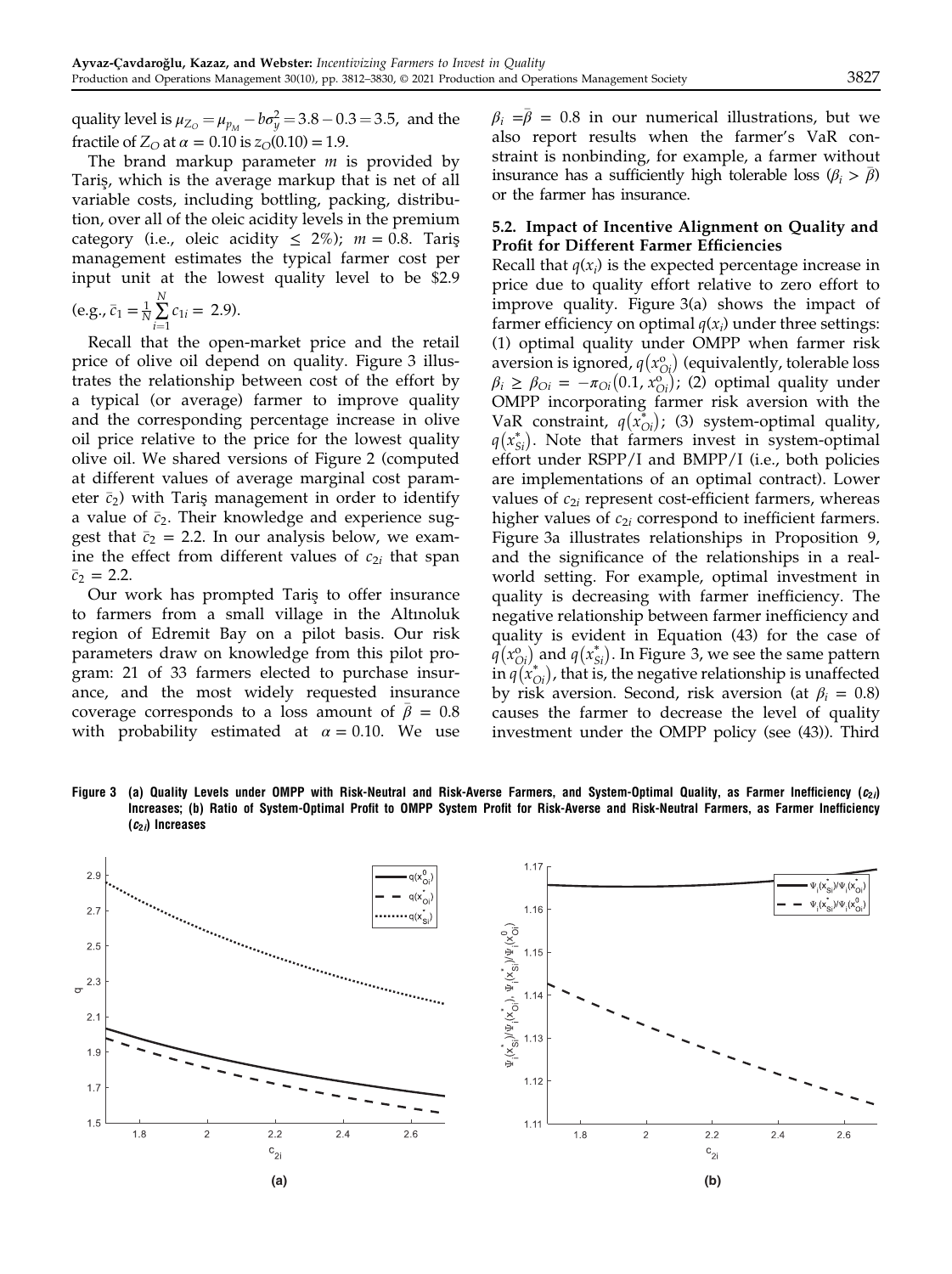and most important, Figure 3a illustrates the magnitude of quality improvement under incentive alignment (see (43)), for example, approximately 50% increase in quality over the range of farmer efficiencies. System-optimal quality is significantly higher at every level of farmer efficiency compared to OMPP (with and without risk aversion). This third observation is critical from the perspective of Taris¸ because it addresses the common problem of underinvestment in quality.

Figure 3b shows the magnitude of improvement in system profit relative to the current OMPP policy for both risk-neutral and risk-averse farmers. If the farmer is risk neutral (or the VaR constraint is nonbinding), then the gain in system profit ranges between 12% and 14%, with the percentage gain decreasing in farmer inefficiency. From (43), we know that the gain is greater when risk aversion constrains the farmer's investment in quality. Figure 3b shows a profit gain of approximately 16.5% under risk aversion over the range of efficiency levels. Interestingly, the percentage gain is not decreasing in farmer inefficiency as it is when the farmer is risk neutral. This is because an inefficient farmer has more to lose from effort to improve quality (due to higher cost), which translates into higher cutbacks in quality effort to satisfy the risk constraint (see the increasing gap between  $q(x_{0i}^{\circ})$  and  $q(x_{0i}^*)$  as a increases, both in absolute and, especially percentage, measures).

Figure 3b also exposes the gain from crop insurance with no change in the payment policy. If a risk-averse farmer is offered crop insurance under OMPP, then the percentage gain in system profit ranges from 2%  $(= 1.165/1.142 - 1)$  for an efficient farmer  $(c_{2i} = 1.7)$  to 4.4% (= 1.165/1.115 – 1) for an inefficient farmer ( $c_{2i}$  = 2.7). In other words, approximately 2% to 4% of the 15% gain in profit can be attributed to insurance, with the balance of 12% to 14% due to the alignment of farmer incentives with the system.

In our calibration, the VaR constraint is always binding under OMPP for a risk-averse farmer (with  $\beta_i = 0.8$ ; see Figure 3(a)). We find that this is also the case under BMPP if we set the minimum cooperative profit in constraint (15) to be the profit under OMPP (i.e.,  $\Pi_{\min} = \Pi_{\mathcal{O}}^*$ ). However, in our calibration, the VaR of the system profit is negative; equivalently, system profit at fractile  $\alpha$  is positive, that is,  $\Psi_{si}^{*}(\alpha) > 0$  for all  $c_0 \in [1\ 7\ 2\ 7]$ . Thus, VaR for a farmer under RSPP  $c_{2i} \in [1.7, 2.7]$ . Thus, VaR for a farmer under RSPP with profit-share parameter  $\lambda \in [0, 1]$  is  $\lambda \Psi_{Si}^{*}(\alpha) > 0$ .<br>We observe that in our calibration insurance is We observe that in our calibration, insurance is unnecessary for system-optimal investment in quality by a risk-averse farmer under RSPP, given that all farmers have the same cost efficiency that is some value between 1.7 and 2.7. This illustrates the main advantage of RSPP over BMPP as noted in Section 4.4.

### 6. Conclusions

We consider an agricultural cooperative that sets the prices it will pay to its member farmers for different levels of crop quality. Our work is motivated by Taris¸, the second largest premium olive oil producer in Turkey. Tariş became an independent entity without government support in year 2000. The change has prompted greater emphasis on improvements that help assure the long-term profitability and financial stability of the cooperative.

Taris¸ currently makes quality-dependent payments to farmers on the basis of olive oil prices in the open market (i.e., OMPP). Management believes that farmers underinvest in the quality of the crop. Our analysis confirms this belief, and we show that it is a consequence of the cooperative's higher pricing power and its lower sensitivity to risks from yield, quality uncertainty, and open-market price volatility.

We describe and analyze two new payment policies (i.e., BMPP and RSPP), and we show that these policies align a risk-neutral farmer's incentives with the system. We also show that these policies can increase farmer risk. However, when augmented with crop insurance, BMPP and RSPP incentivize farmers to optimally invest in quality, leading to higher system profit with both farmer and cooperative better off. BMPP is easier to implement than RSPP because it is not sensitive to variation in farmer efficiency and does not rely on farmer private information. In other words, if the cooperative offers a single qualitydependent payment schedule to all farmers, then the use of BMPP (RSPP) with insurance leads to systemoptimal investment in quality by all (some) farmers. We show that our findings are robust over a broad family of random revenue models and risk measures.

Using industry data, we find the percentage gain in system profit over OMPP due to optimal investment in quality ranges from 10% to 15% (depending on farmer efficiency). Approximately, 10–20% of the gain stems from mitigating farmer risk aversion (via crop insurance) with the balance of 80–90% coming from the alignment of farmer incentives with the system.

We next offer an interpretation of BMPP that serves to both reinforce the intuition into what drives differences between BMPP and OMPP performance and to illuminate the specifics of BMPP implementation. Recall that under OMPP, the quality-dependent price paid to the farmer matches what the farmer would receive in the open market, which is a lower price than what the cooperative can fetch. Under BMPP, the cooperative pays the farmer the full retail value of the farmer's oil from his orchard, then subtracts a constant that is independent of quality and yield. In essence, the cooperative is putting itself in a position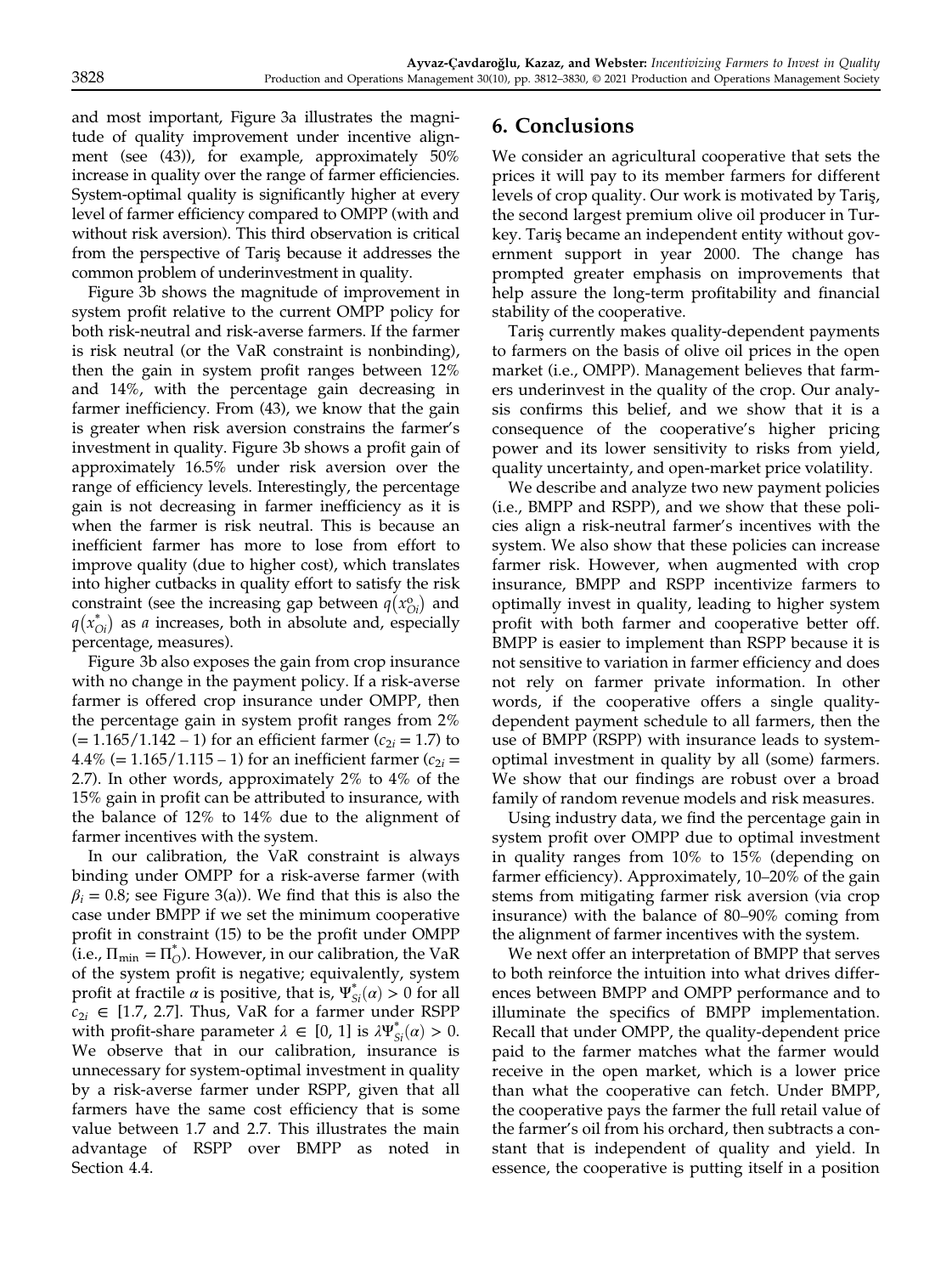that is akin to being a landowner—it is as if the cooperative receives a rent per tree, which is the portion of the payment schedule that is independent of quality and yield, and allows the farmer to invest in the land to maximize his payoff. The "rent" can be set so that cooperative remains financially viable (e.g., comparable to profit under OMPP), and because the farmer is making wiser quality decisions, the farmer is better off. The farmer receives the full retail price for premium olive oil (i.e., the open-market price inflated by the cooperative's brand markup), and implementation boils down to determining an agreeable rent per tree.

The BMPP payment scheme is simple to specify and communicate: Farmers pay a "premium membership fee in return for full retail price." The cooperative identifies a fair and reasonable profit from the region (e.g., sufficient to continue in investing in improvements needed for long-term financial viability with sufficient reserve to weather swings in the market). This value is divided by the number of trees in the region to yield a "fee-per-tree," which can be multiplied by number of trees on an orchard to determine a farmer's annual membership fee. To help with a farmer's cash flow, the payment of the membership fee occurs at the same time a farmer is paid for his oil. However, BMPP does represent a significant change over the current policy, and successful implementation will rely on a high degree of trust between the cooperative and its member farmers.

There are additional benefits associated with offering insurance. The cooperative can collect detailed information about what farmers do in their quality improvement efforts. This would enable the cooperative to educate its member farmers about state-of-theart farming techniques. It would also lead to a more transparent environment where both the cooperative and its members share information about the costs and revenues in growing olives and producing olive oil. Such information-sharing transparency would result in a stronger dependence and reliance between all parties, and would enable both cooperative and farmer to form common objectives.

We believe that this new payment policy—BMPP is particularly attractive for those farmers who focus on organic farming using biodynamic methods to improve fruit quality (olives), soil fertility, and yields. Certain villages and olive growth regions are marked with certification from the Chamber of Commerce for biodynamic practices. The implementation at these regions can serve as a pilot study for assessing BMPP in practice.

We see two extensions worthy of future research. One worthy extension is to investigate how farmer investments in quality (or yield) affect equilibrium open-market prices. This is especially relevant for

market structures comprised of a relatively small number of intermediaries (e.g., cooperatives) setting payment policies for paying farmers. A second worthy extension is to analyze mechanisms (including payment policies) that account for the risk of adulteration in order to receive a higher payment (e.g., artificially inflate the measure quality) or reduce cost (e.g., lower the grade of input). A promising stream of work along this line includes Levi et al. (2020) and Mu et al. (2014, 2016).

### Acknowledgments

The authors are extremely grateful to Mr. Ercan Gűler, the former President of Taris¸ Olive and Olive Oil Cooperative for his support with information, data, and his continuous feedback and deliberations. Burak Kazaz is thankful for the support of the Robert H. Brethen Institute of Operations Management.

#### Note

<sup>1</sup>The main contributors of olive oil to the MFAO market are located around the Mediterranean Sea. While each country has its own microclimate, the empirical evidence shows that if the yield is low in Turkey, countries that are in proximity (e.g., Greece, Italy, and Spain) might also be impacted by a similar climatic effect causing a reduction in the aggregate supply of olive oil and leading to an increase in olive oil prices in MFAO.

#### References

- An, J., S. H. Cho, C. S. Tang. 2015. Aggregating smallholder farmers in emerging economies. Prod. Oper. Manag. 24(9): 1414– 1429.
- Bijman, J. 2008. Contract farming in developing countries. An overview of the literature, Wageningen University Working Paper.
- Cachon, G. P., M. Lariviere. 2005. Supply chain coordination with revenue-sharing contracts: Strengths and limitations. Management Sci. 51(1): 30–44.
- Cai, X., J. Chen, Y. Xiao, X. Xu. 2010. Optimization and coordination of fresh product supply chains with freshness-keeping effort. Prod. Oper. Manag. 19(3): 261–278.
- Chen, Y. J., C. S. Tang. 2015. The economic value of market information for farmers in developing economies. Prod. Oper. Manag. 24(9): 1441–1452.
- Dong, L. 2021. Toward resilient agriculture value chains: Challenges and opportunities. Prod. Oper. Manag. 30(3): 666-675.
- Federgruen, A., U. Hall, S. Simsek. 2019. Supply chain analysis of contract farming. Manuf. Serv. Oper. Manag. 21(2): 361–378.
- Goel, A., F. Tanrısever. 2017. Commodity processing and financial hedging under correlated price and demand. Prod. Oper. Manag. 26(10): 1924–1945.
- Guda, H., M. Dawande, G. Janakiraman, T. Rajapakshe. 2021. An economic analysis of agricultural support prices in developing economies. Prod. Oper. Manag. [https://doi.org/10.1111/](https://doi.org/10.1111/poms.13416) [poms.13416.](https://doi.org/10.1111/poms.13416)
- Gurnani, H., M. Erkoç. 2008. Supply contracts in manufacturerretailer interactions with manufacturer-quality and retailer effort-induced demand. Nav. Res. Logisti. 55(3): 200–217.